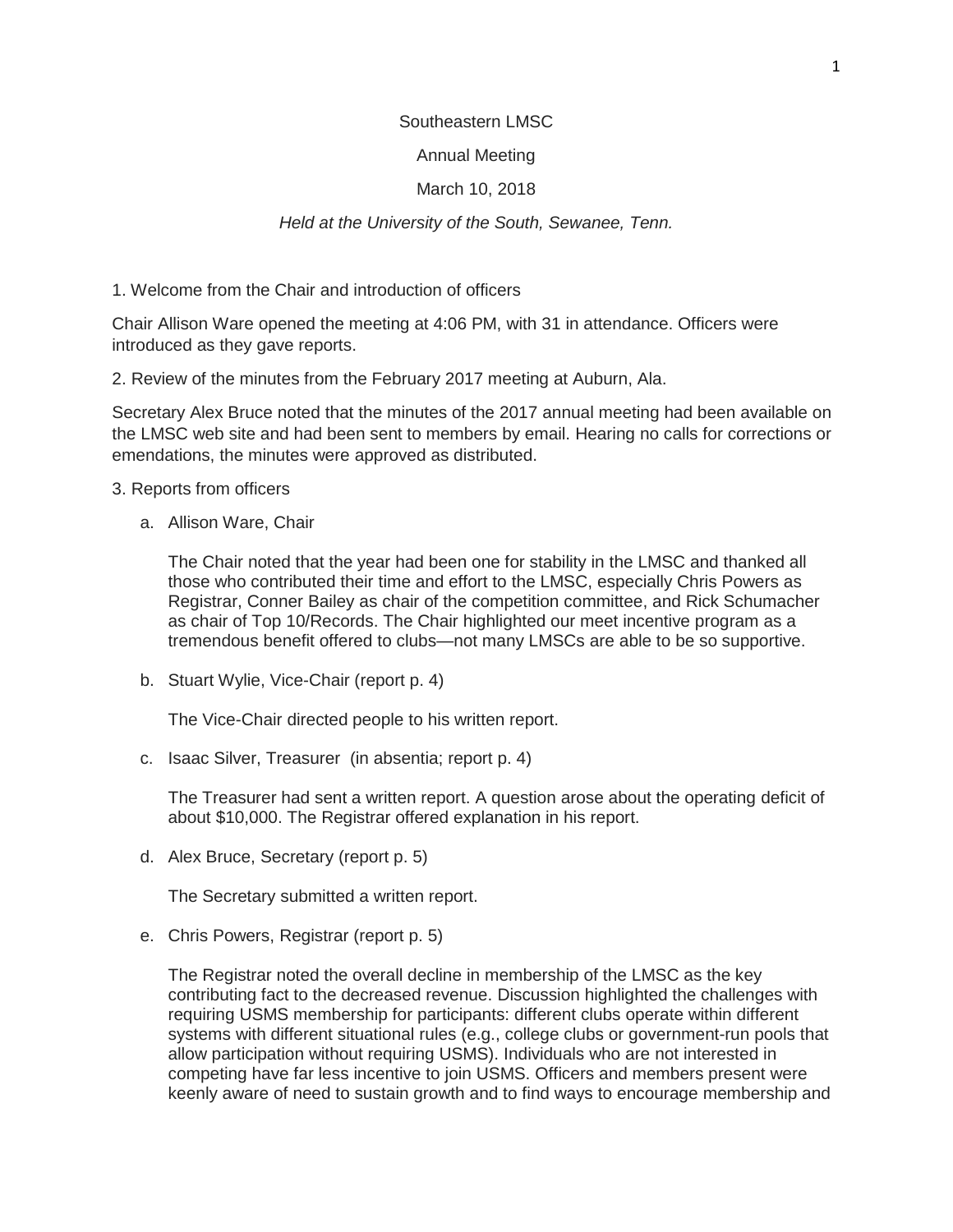to support developing programs. (USMS officer and guest Bill Brenner addressed some strategies in his presentation later in the meeting.)

4. Reports from standing committees (Attendees were directed to written reports, which were summarized by the chair when present)

- a. Competition (Conner Bailey, chair; report p. 7)
- b. Top 10/Records (Rick Schumacher, chair; report p. 9)

Members were encouraged to review the Top 10 lists provided and to report errors to Schumacher ASAP.

c. Website and Communication (Barbara Calhoun and Laura Ladd, co-chairs; report p. 16)

Ladd highlighted the range of stories in the fall 2017 newsletter and noted the winter edition would be out shortly. Ladd encouraged contributions from all clubs, including being willing to generate content when prompted. There was a request for having a predictable deadline for submissions; the suggestion from the Chair was the first day of the month of publication (e.g., a deadline of March 1 for a March 31 publication).

- d. Fitness (Maggie Klyce, chair; no report—time of transition)
- e. Coaches (Chris McPherson, chair; report p.16)

McPherson encouraged greater communication among coaches.

f. Open Water (Stephanie Adcock, chair)

Allison Ware reported on Adcock's behalf about open water events, noting that we have many in our area. She thanked the LMSC for its generous support of open water events.

g. Officials (Frank Odell, chair; report p. 17)

Odell stressed that as an LMSC we need to improve efforts to find a sufficient, even abundant number of officials for meets. Greater communication will help, as will training of additional officials.

h. Distance / postal (Ashley Whitney, chair; p. 18)

Whitney directed attendees to review the list of activities and events provided.

### 5. Old business

a. Review the two logo options for the LMSC

Attendees were reminded of the ongoing efforts to identify a logo for the LMSC. The two current proposals were again reviewed, and while there was thanks to those who had submitted designs, the consensus was that the LMSC officers will seek a new design.

6. New business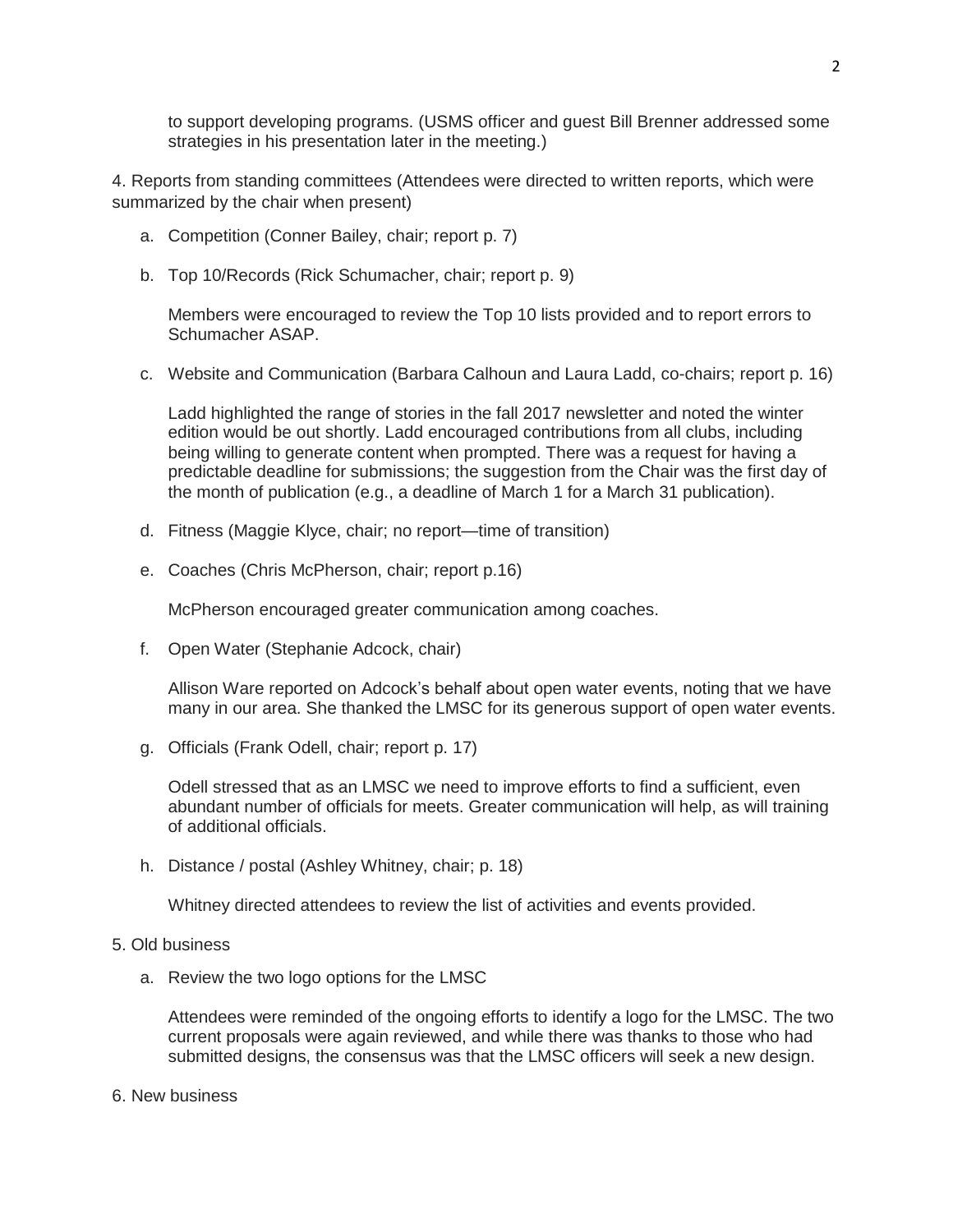a. Bill Brenner, Chief Operating Officer, USMS national office

The chair welcomed Bill Brenner from the USMS national office. Brenner thanked the LMSC for the welcome and commended the swim meet and the overall turnout and enthusiasm at the LMSC meeting. Brenner then identified some changes the national office was making to its website to promote LMSC membership:

- The overall website is being improved.
- There will be better tracking of visitors with the ability to send reports to LMSCs.
- Clubs will also be designated as "gold standard" organizations if they meet certain criteria (e.g., have USMS-certified coaches and participate in events). Information has been emailed to club representatives.
- The Club Finder feature will be improved and require log-in as a USMS member. Brenner noted that USMS had been freely giving away information to non-members, and having the Club Finder and other features as "members only" will add value to the membership.
- Brenner noted that in order for Club Finder to work well, clubs need to update their information.

Brenner also shared USMS swim caps and other promotional material with attendees.

## 7. Announcements

The Chair noted that the 2020 LCM national championships will be held in Richmond, Virginia.

8. Adjournment

The meeting was adjourned at 5:06 PM.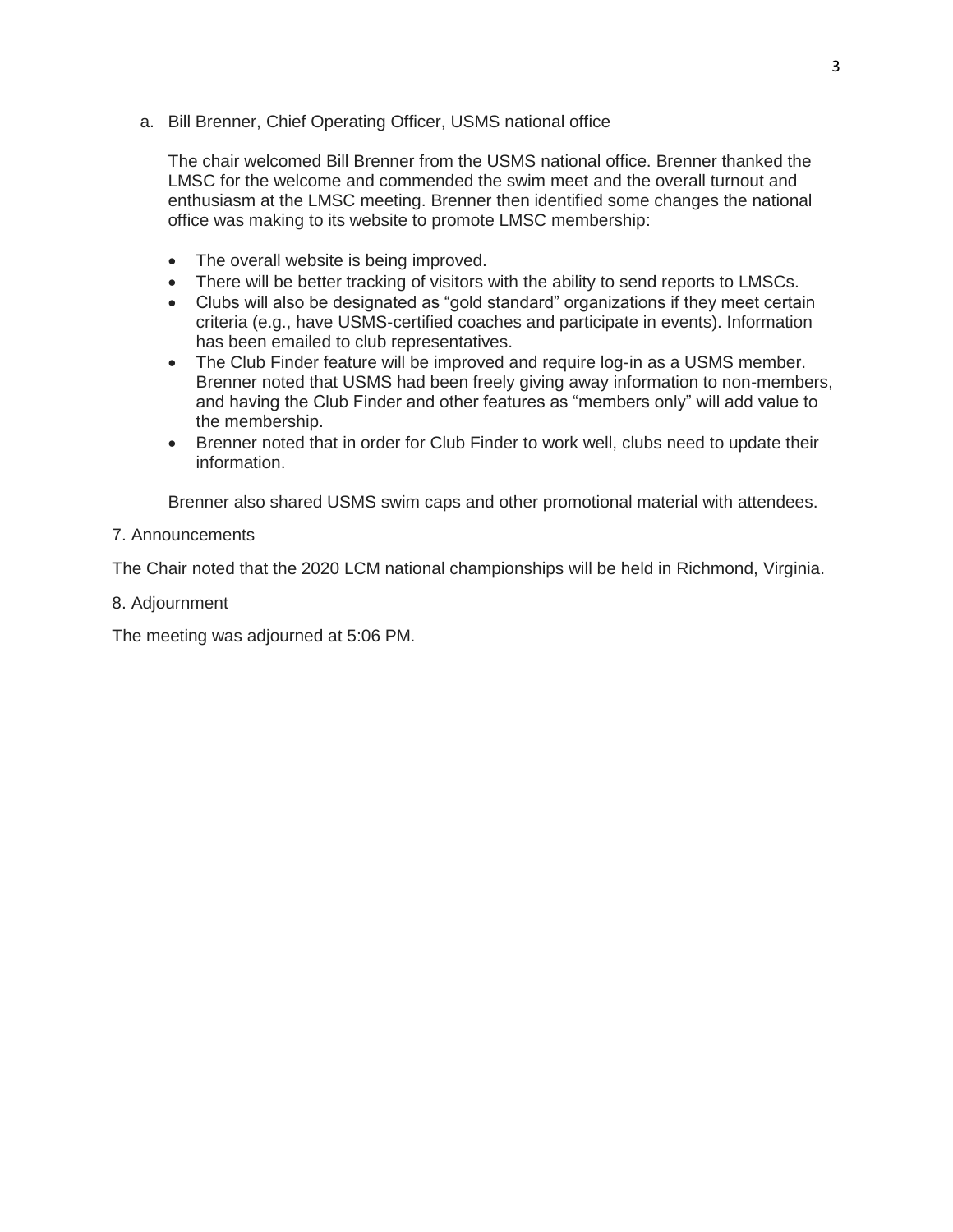#### **Vice-Chair Report for Annual Meeting**

As a newly elected officer in the LMSC I have taken this opportunity to reach outside my home club and become more familiar with LMSC activities. One way I have been able to do that has been through the national peer-to-peer meetings where I have learned from members of various LMSCs across the country. Through our discussions on various topics, I have gained insight into several areas of interest to LMSCs and how various groups have addressed issues, what works, what doesn't, and how to make their LMSCs better.

Topics in these meetings have ranged from roles of various officers and committees, to conducting business and improving annual meetings, to promoting new fitness initiatives, and increasing membership. I was grateful for the opportunity to have input on how to make the fitness challenge series more successful as it is rolled out over the course of the year since fitness is an area I have felt needed more focus than it has had in the past.

Toward implementing some of what I've learned in these meetings, I've been working with several local groups of adult swimmers in East TN about possible USMS affiliation whether it be joining existing clubs or forming new clubs. Most groups are primarily fitness swimmers but each group has some swimmers interested in competing at some level. USMS affiliation will help these swimmers have the opportunity to compete as a team instead of relying on swimming as an unaffiliated individual. For those that are swimming for general fitness, I've been promoting the fitness aspect of USMS especially with the Winter Fitness Challenge that was introduced this year. Most USMS members do not compete so the typical fitness swimmer definitely has a place in USMS as well. I'm looking forward to being able to bring some of these groups into the LMSC this coming year.

Some of the local groups I've worked with in East TN also have a strong desire to teach adults how to swim. The number of drownings in the area is alarming. As a Certified Adult Learn to Swim Instructor, I've been assisting in their efforts and look forward to using this as a way to grow our LMSC, improve health and fitness, and teach valuable life skills to those who don't know how to swim.

Our recent national peer-to-peer meeting on improving LMSC annual meetings was very enlightening and I look forward to implementing several ideas into future meetings of our LMSC.

It has been a pleasure to serve this year and I look forward to getting out to other areas in the LMSC to see how we can make the LMSC better meet the needs of our members.

Respectfully submitted,

Stuart Wylie Vice Chair, SE LMSC

#### **Treasurer's Report FY2017**

Total expenses for the period were \$26,094.42, total income for the period was \$17,037.93 for a net gain/loss of \$- 9,056.49. The approved budget for FY17 called for expenses of \$26,380.00 and a net gain/loss of \$-10,133.00. The LMSC revenue and expenses were in line, to slightly better than budget.

The increase in expenses were mainly due to USMS Convention Fees and Swim/Coaching Clinics, both of which were included in the 2017 budget as line items and all the actual expenditures were in line with the budget. Cash reserves at the end of FY2017 stood at \$43,987.75.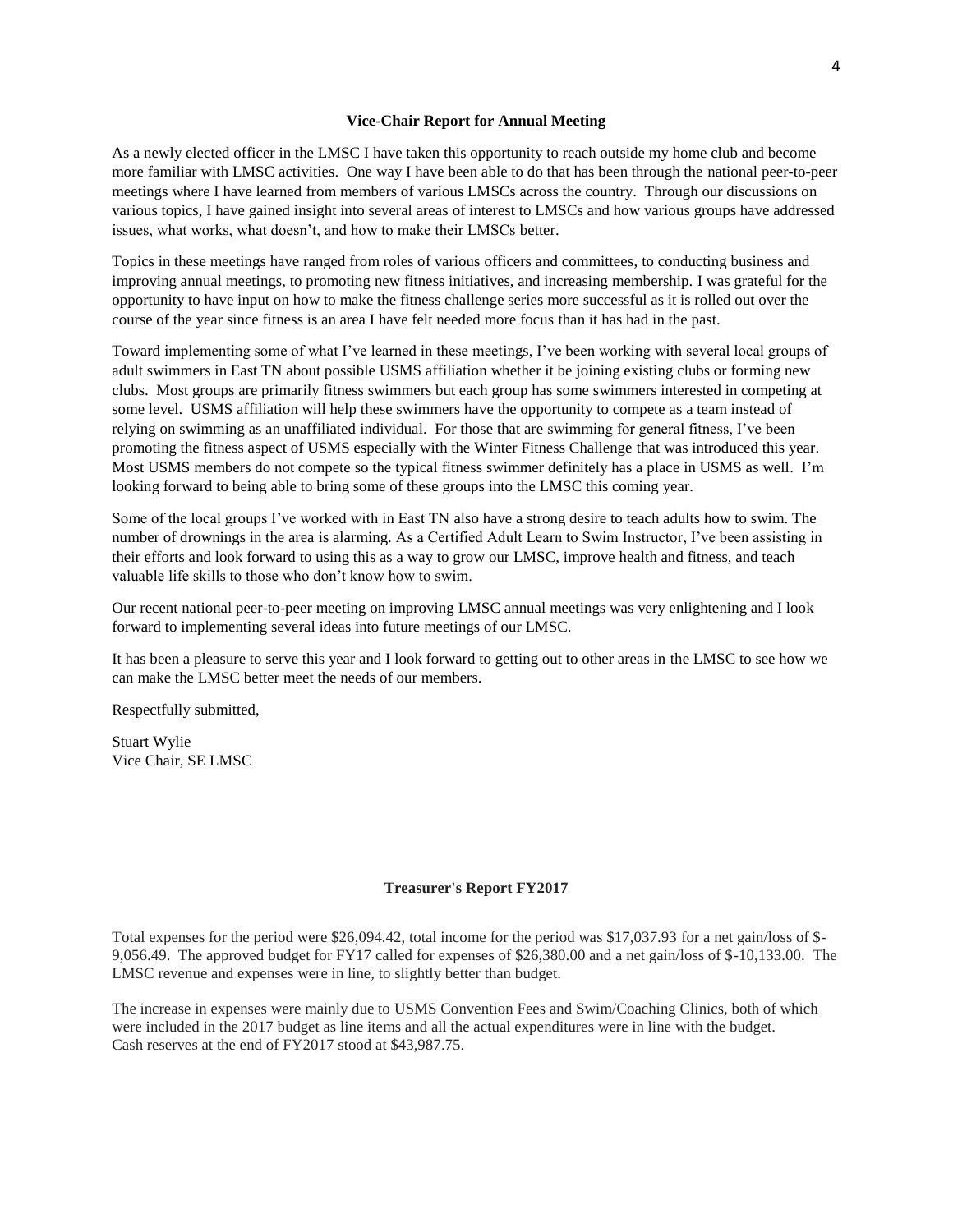#### **Secretary's Report**

The Secretary maintained records, drafted communication, and assisted with organizing the annual meeting. Additionally, the Secretary coordinated the development of a guide to hosting a swim meet, to be published on the LMSC web site. (Alex Bruce, secretary)

### **Registrar's Report**

#### **2018 Annual Membership Report**

Prepared by the Registrar, Chris Powers Submitted 3/5/2018

Membership is down 34%. There are several clubs besides those in Nashville that have lost members. This is a large drop. Nationally we are seeing something similar happening with a 27% decrease. The National office was contacted to see what effect our LMSC had on the national figure and we account for 6.1% of USMS membership deficit.

While our club levels has stayed relatively the same.

This drop in membership is going to change our LMSC culture of proactive financial help. We may have a large bank account right now but, with less money coming in will the LMSC be able to support these large venues at the same rate?

Another effect could be that this is not a Summer Olympic year. Also could the aging & passing of baby boomers account for some of this? Should the LMSC create a task force to investigate all the reasons for the drop in membership?

| Southeastern 2018      | <b>Southeastern 2017</b> |
|------------------------|--------------------------|
| 937 Members Registered | 1,410                    |
| 492 Men                | 725                      |
| 445 Women              | 685                      |
| 2 today                | $\Omega$                 |
| 15 this month          | 37                       |

### **Southeastern Clubs**

41 registered clubs for 2018 47 registered clubs for 2017

73 self-identified coaches for 2018 88 self-identified coaches for 2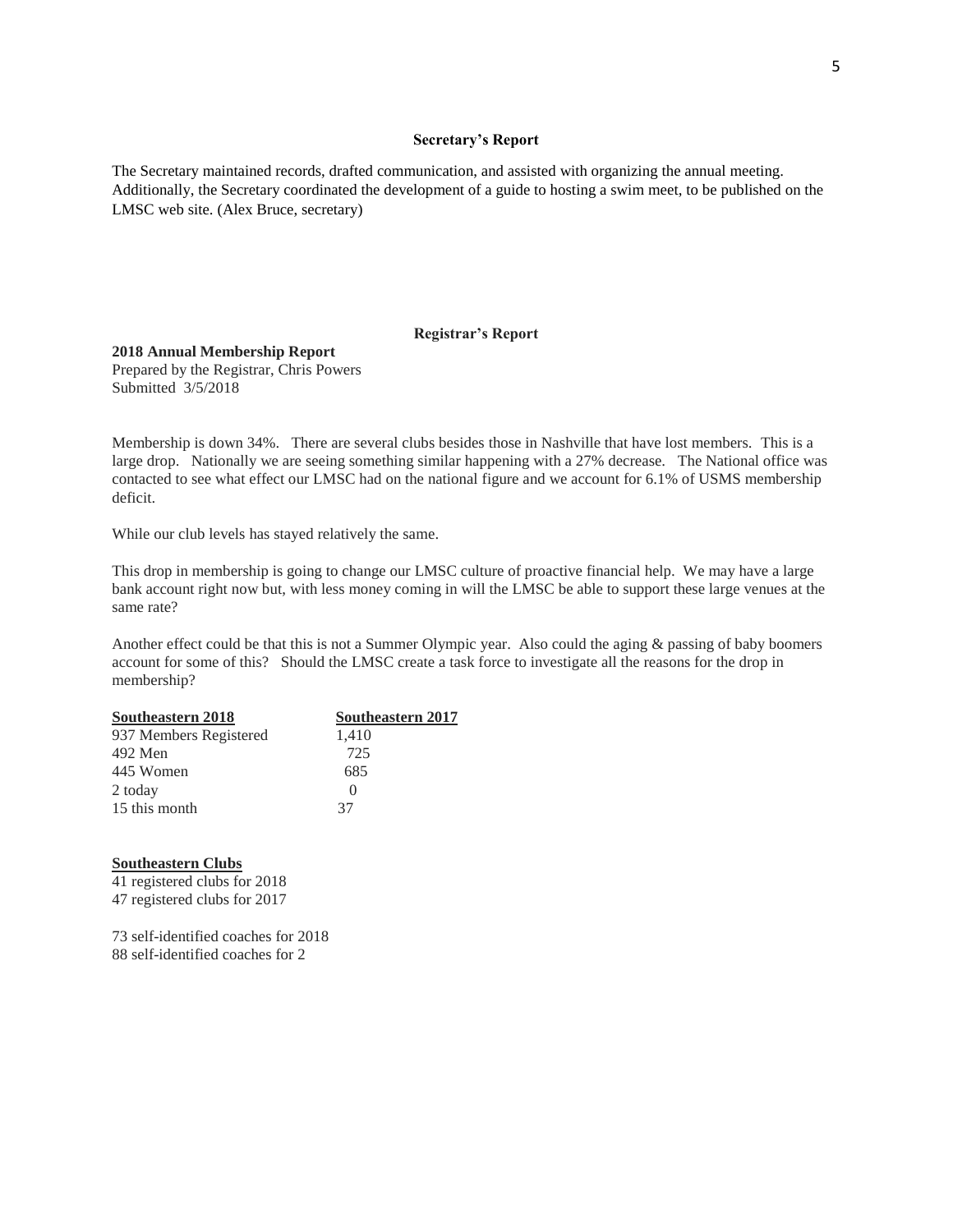| <b>Club Name</b>                       | <u>Abbr.</u> | <b>2017 Total</b> | <b>Latest Percentage Difference</b> | <u>2018</u>              |
|----------------------------------------|--------------|-------------------|-------------------------------------|--------------------------|
| <b>Total</b>                           |              |                   |                                     |                          |
| Memphis Masters Swimming               | 901          | 31                | $-25.9%$                            | 20                       |
| <b>Auburn Master Swimmers</b>          | AMS          | 69                | 78%                                 | 54                       |
| Aqua Raiders of Chattanooga            | <b>ARC</b>   | 9                 | 140.0%                              | 12                       |
| <b>About Time Masters Swimming</b>     | <b>ATMS</b>  | 9                 | $-50.0\%$                           | $\overline{\mathcal{L}}$ |
| <b>Downtown Barracudas</b>             | BARR 4       |                   | $-75.0%$                            | $\mathbf{1}$             |
| <b>Bartlett Xtreme Masters Club</b>    | <b>BXMC</b>  | $\overline{0}$    |                                     | 10                       |
| Central Alabama Master Swimmers        | CAMS         | 27                | 10.0%                               | 22                       |
| Chattanooga Open Water Swimmers        | <b>COWS</b>  | 22                | 25.0%                               | 15                       |
| <b>Crimson Tide Masters Swimming</b>   | <b>CTMS</b>  | 47                | $-87.0%$                            | 6                        |
| <b>YMCA Coosa Valley Stingrays</b>     | <b>CVYS</b>  | $\mathbf{1}$      | 100.0%                              | $\overline{2}$           |
| <b>Ensworth Aquatics Masters</b>       | <b>ENSW</b>  | 104               | 1.2%                                | 85                       |
| Elk River Master's Swim Club           | <b>ERMS</b>  | $\overline{4}$    | $-66.7%$                            | $\mathbf{1}$             |
| Eastern Shore Masters Swimming         | <b>ESMS</b>  | 43                | 0.0%                                | 33                       |
| <b>Excel Aquatics Masters</b>          | <b>EXCL</b>  | 14                | 100.0%                              | 20                       |
| <b>Gulf Coast Pirate Swimmers</b>      | <b>GCPS</b>  | 54                | $-32.7%$                            | 33                       |
| Huntsville Swim Assoc                  | <b>HUNT</b>  | 64                | $-20.4%$                            | 43                       |
| Jasper Masters Swim Team               | <b>JMST</b>  | 8                 | 16.7%                               | $\overline{7}$           |
| Kingsport Aquatic Center               | <b>KAC</b>   | 25                | 27.8%                               | 23                       |
| <b>Kingsport Ancient River Pirates</b> | <b>KARP</b>  | $\mathbf{1}$      | 0.0%                                | $\mathbf{1}$             |
| <b>Lake Providence Masters</b>         | <b>LPM</b>   | 45                | 31.3%                               | 42                       |
| Life Time Swim Southeast               | <b>LTSE</b>  | $\tau$            | 0.0%                                | $\overline{4}$           |
| <b>Masters Anchors Swim Club</b>       | <b>MASC</b>  | $\tau$            | $-42.9%$                            | $\overline{4}$           |
| <b>Madison Titans</b>                  | MATT 24      |                   | $-29.2%$                            | 17                       |
| <b>Music City Masters</b>              | MCMS 1       |                   | $-100.0\%$                          | $\boldsymbol{0}$         |
| <b>Magic City Masters</b>              | MGCM 11      |                   | $-42.9%$                            | $\overline{4}$           |
| Ric Nuber YMCA Masters                 | <b>MMC</b>   | 7                 | $-50.0\%$                           | 3                        |
| Memphis Tiger Swimming Masters         | <b>MTS</b>   | $\boldsymbol{0}$  |                                     | $\overline{2}$           |
| Middle TN Masters Swim Club            | <b>MTSC</b>  | 88                | $-25.6%$                            | 61                       |
| The Montgomery YMCA Barracudas         | MYBM 8       |                   | $-25.0%$                            | 3                        |
| Nashville Aquatic Club Masters         | NASH         | 231               | $-38.2%$                            | 126                      |
| <b>Navy Masters</b>                    | NAVY 2       |                   | $-100.0\%$                          | $\boldsymbol{0}$         |
| Okaloosa's Liquid Dragons              | OLD1         | 86                | $-23.4%$                            | 49                       |
| Panama City Swim Team                  | <b>PCST</b>  | 33                | $-8.0%$                             | 23                       |
| Prattville Prehistoric Sea Lions       | <b>PPSL</b>  | $\tau$            | 0.0%                                | 6                        |
| McCallie School Masters                | <b>RATS</b>  | 13                | 0.0%                                | 9                        |
| Results Fitness Systems Swim Club      | <b>RFS</b>   | 3                 | $-100.0\%$                          | $\boldsymbol{0}$         |
| University of the South Masters        | SM           | 10                | $-20.0%$                            | 8                        |
| SouthPaw Masters                       | <b>SPAW</b>  | 7                 | 0.0%                                | 5                        |
| Tennessee Aquatics Masters Swimming    | TNAQ         | 67                | $-16.0%$                            | 42                       |
| Unattached                             | <b>UC15</b>  | 132               | $-13.5%$                            | 91                       |
| <b>Vanderbilt Swim Masters</b>         | <b>VSM</b>   | 14                | $-46.2%$                            | $\tau$                   |
| YMCA Chattanooga Masters Swim Club     | YCHA 51      |                   | $-12.0%$                            | 42                       |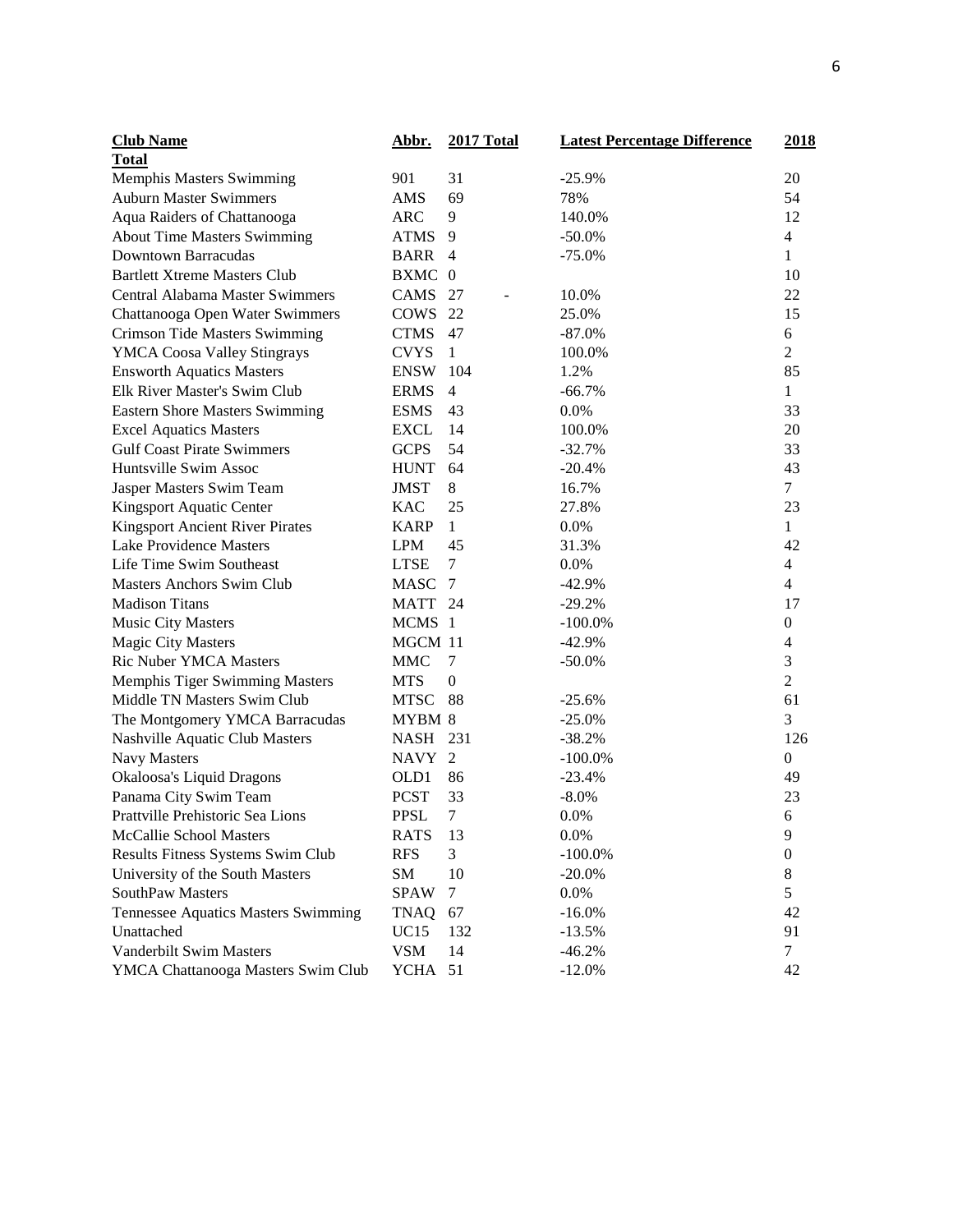### **Report of the Competition Committee for 2017**

Southeastern LMSC Conner Bailey, Sanctions Chair February 25, 2018

2017 was a big year for Southeastern LMSC. We hosted two USMS National Championship Open Water swims in early June at Chattanooga, TN (2.4 mile Middle Distance and 9.2 mile Ultramarathon) and the following week hosted the National Senior games, a short course yards meet held in Birmingham, AL.

During calendar year 2017 we had 17 sanctioned and three recognized events, as follows (details below):

- 6 sanctioned SCY meets;
- 3 recognized SCY meets;
- 2 sanctioned LCM meets (one of which was essentially a 200m backstroke time-trial);
- 2 SCM meets;
- 4 open water events, and
- one clinic.

Of these 18 events, 6 were in Alabama, two were in Florida, and 10 were in Tennessee. One of the Alabama meets was an intra-squad swim meet (Huntsville) and one of the LC meets was essentially a time trial for a 200m back. All LCM, SCM, and OW events were in Tennessee. We need to encourage greater participation of teams in Alabama to host events. We are in particular in need of LCM and SCM events. Within Alabama, both Huntsville and Birmingham represent good places to host a meet and I recommend the Board make efforts to encourage this.

Over the last few years, USMS has started charging LMSCs for sanctioning and recognizing events. Recognitions cost \$100. This is not a huge expense and I see no problem continuing as is, certainly for state senior games and the like. USMS only charges \$50 for sanctioning pool meets, but sanctioning an open water event costs \$1,000. As it is, I simply review any OW sanction request that comes to me and approve for further review at USMS-national. Doing so commits our LMSC to \$1,000 for each event. There were 4 such OW events in 2017. I will continue doing as I have been doing until given further guidance.

Details of sanctioned and recognized events are presented on the next page.

Respectfully submitted,

Conner Bailey Sanctions Chair, Southeastern LMSC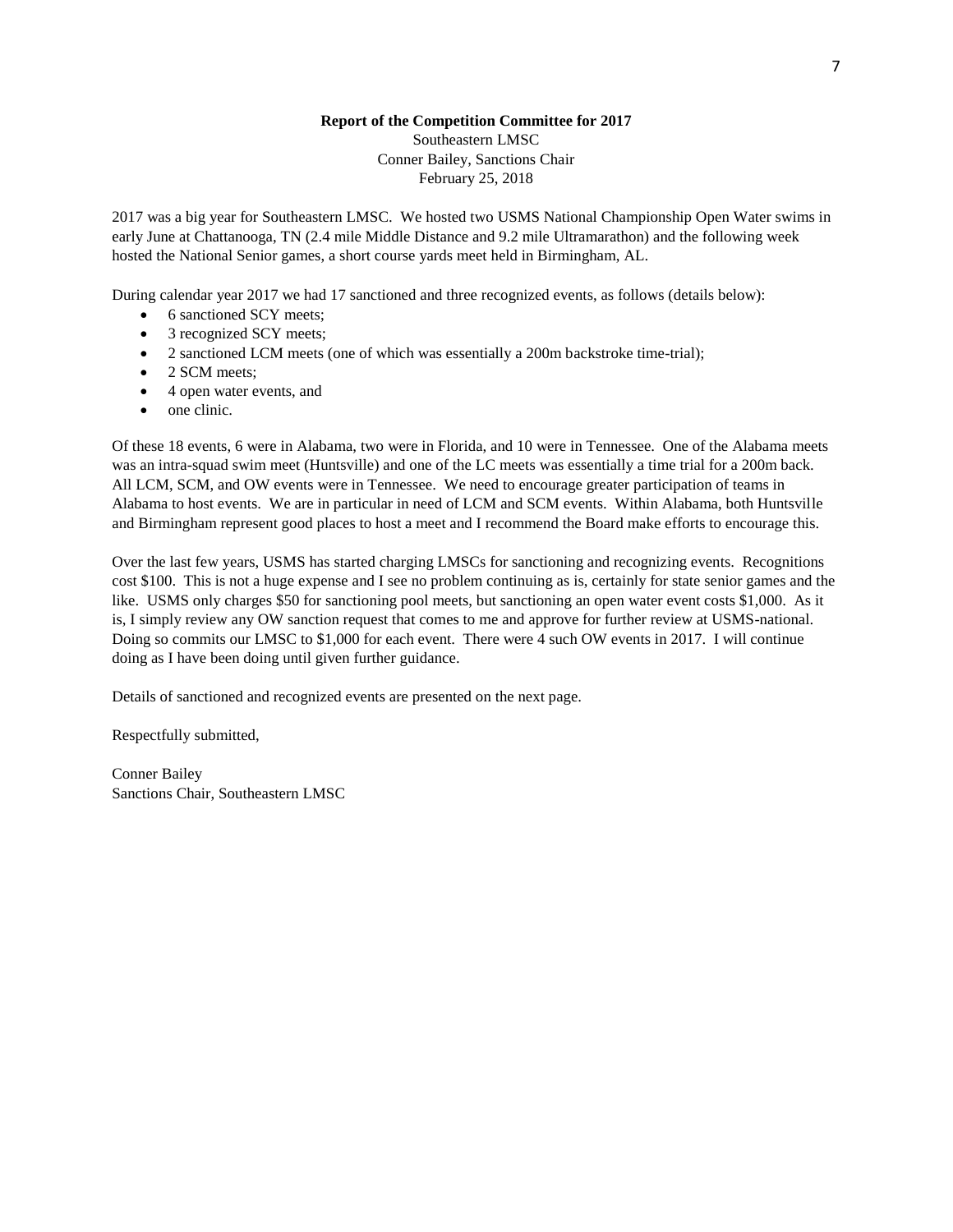### SANCTIONED AND RECOGNIZED EVENTS DURING 2017

#### Sanctioned, Short Course Yards

- 1. Auburn, AL. Auburn Masters Swimmers. Auburn SCY Invitational, February 11-12, 2017
- 2. Sewanee, TN. University of the South. 3rd Annual Sewanee Short Course Yards Invitational. March 4, 2017.
- 3. Fairhope, AL. Eastern Shores Masters Swimmers, Oktober Splash 2017 Invitational. September 23, 2017.
- 4. Pensacola, FL. 2017 Dotty Whitcomb Memorial Turkey Dip Swim Meet. November 18, 2017.
- 5. Fort Walton Beach, FL. 2nd Anniversary Weekend at Bernie's Masters Meet. December 16, 2017.
- 6. Huntsville, AL. Red & Blue Intrasquad/Alumni/Masters Meet. September 23, 2017.

### Recognized, Short Course Yards

- 1. Dothan, AL. Alabama State Games, June 10, 2017.
- 2. Nashville, TN. Tennessee Senior Olympics State Finals
- 3. Birmingham, AL. National Senior Games. June 5-10, 2017.

#### Long Course Meters

- 1. Nashville, TN. Nashville Aquatic Club. 2017 NAC Masters Summer Solstice. June 17, 2017
- 2. Nashville, TN. NAC Masters Last Chance Backstroke Event. June 24, 2017.

#### Short Course Meters

- 1. Sewanee, TN. University of the South. 4th Annual Sewanee SCM Invitational. September 23, 2017.
- 2. Nashville, TN. Nashville Aquatic Club. 6<sup>th</sup> Annual NAC Masters Sprinting Turkey Classic. November 18, 2017

#### Open Water

- 1. Chattanooga, TN. Chattanooga Swim Fest. Three separate swims, two of which were national championship events (9.2 and 4.5 mile). June 2-4, 2017.
- 2. Nashville, TN. 2017 Splashville Open Water Challenge. May 13, 2017.
- 3. Chattanooga, TN. Swim the Suck. October 13-14, 2017.
- 4. Knoxville, TN. Bridges to Bluffs. September 17, 2017.

#### Other

1. Auburn, AL. Southeastern LMSC Clinic. May 20, 2017.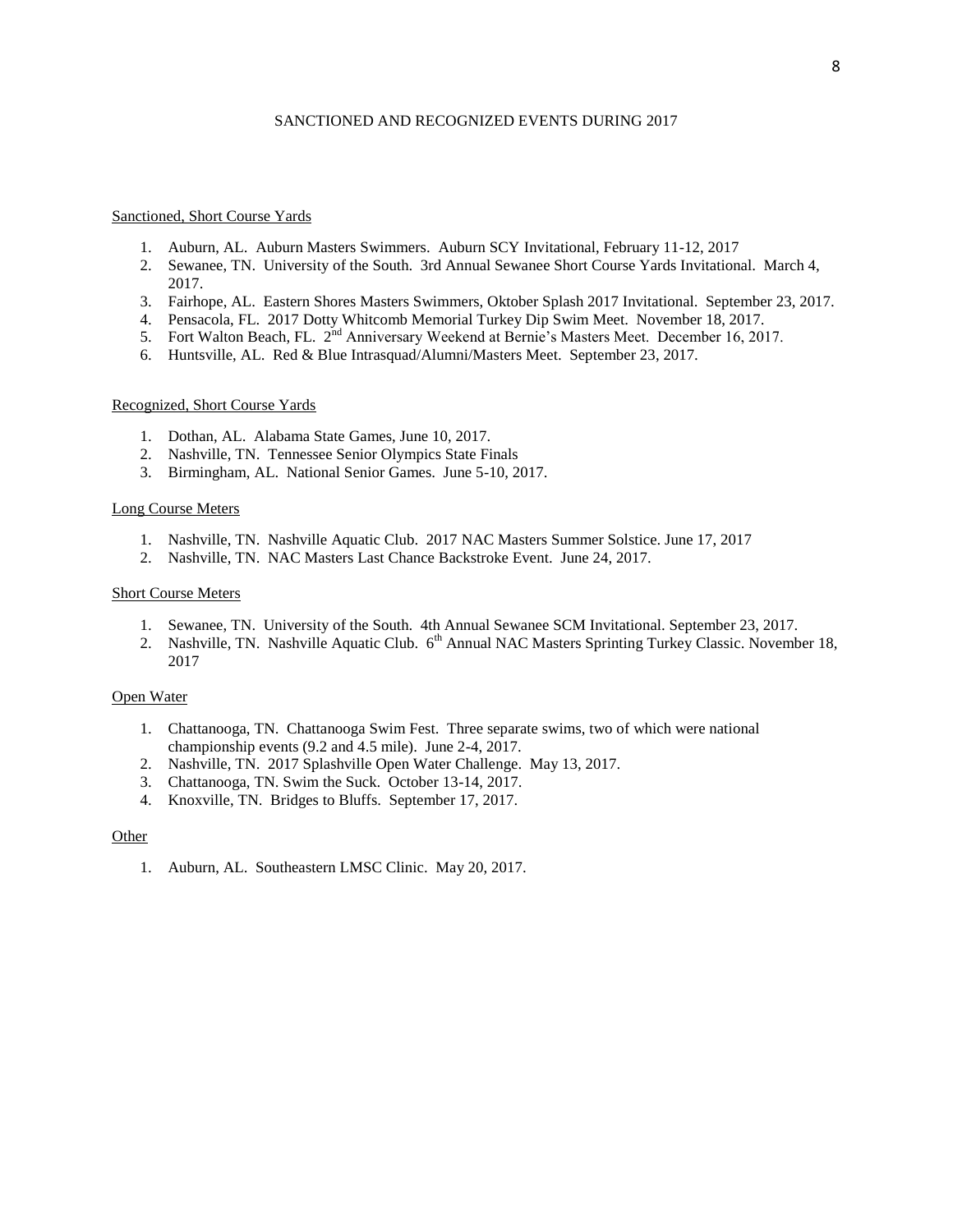### **Report of the Top Ten Recorder**

Rick Schumacher

Prepared on February 25, 2018

#### Presented at the annual LMSC meeting on March 10, 2018 at Sewanee, TN

As Top Ten Recorder, my responsibilities are two-fold:

- 1. Process results from sanctioned and recognized pool meet held in our LMSC. This involves the following tasks:
	- a. Receive Meet Manager software output file from meet director, upload results to the USMS database, review and correct the individual swimmer and relay audit exceptions, and – when necessary – work with the meet director to resolve various issues (eg, specific questions about swim times, registration or name irregularities, etc.
	- b. Work with Meet Director to ensure pool measurements are valid. This consists of looking up the pool to see if a pool measurement form is necessary and, if so, ensuring that the Meet Director properly completes and submits the pool measurement form to me. For a new facility, I will forward the pool measurement form to USMS for review, approval, and addition to their central certified pool course database.
	- c. Work with Meet Director to determine whether there were any one-event registrations, and if so, communicate accordingly with LSMC Registrar.
	- d. Communicate with other LMSC officer when meet results are processed and complete, so that subvention (when applicable) can be paid.
	- e. The objective is to upload and complete the 4 steps above within 2 weeks of a given meet. I have found that for sanctioned meets, this is very straightforward, and each meet typically takes 1-2 hours to review and process. For recognized meets – particularly large "Senior Games" events – this can be more involved, because the underlying participant data hasn't been validated beforehand (ie, swimmer names, USMS valid id's, birth dates, etc.). This causes many exceptions to be kicked out in the USMS database, which then have to be individually researched. I have recently begun communicating with meet directors of recognized meets \*before\* the event to guide them on areas to be particularly careful of, which appears to have improved the quality of data that comes to me.
- 2. Prepare Top Ten reports (both individual and relay) for each season: SCY (Short Course Yards), LCM (Long Course Meters), and SCM (Short Course Meters) and ensure they are submitted before the deadline of each season (SCY – June 30; LCM – Oct. 20; SCM – Jan. 26).

The Top Ten Recorder has no role in open water events. The position itself requires modest computer skills and an eye for detail, along with being responsive to ensure deadlines are met.

I took over the Top Ten Recorder role in June 2017.

During the 2017 calendar year, we had 12 sanctioned or recognized meets. All results were processed promptly. All Top Ten reports were submitted on time.

#### 2017 Pool Meets

- 1. Auburn SCY Invitational, 2/11-12/2017. Results uploaded 2/21/17.
- 2. 3rd Annual Sewanee SCY Invitational. 3/4/17. Results uploaded 3/9/17.
- 3. National Senior Games. 6/5-10/2017. Results uploaded 6/16/2017.
- 4. Alabama State Senior Games. 6/10/2017. Results uploaded 6/22/2017.
- 5. 2017 NAC Masters Summer Solstice Meet. 6/17/2017. Results uploaded 6/19/2017.
- 6. 2017 NAC Masters Last Chance Backstroke Event. 6/24/2017. Results uploaded 6/25/2017.
- 7. 2017 Tennessee State Senior Games. 6/27/2017. Results uploaded 7/28/2017.
- 8. 4th Annual Sewanee SCM Invitational. 9/23/2017. Results uploaded 10/2/2017.
- 9. ESMS Oktobersplash Invitational. 10/14/2017. Results uploaded 10/17/2017.
- 10. 2017 Dotty Whitcomb Memorial Turkey Dip Swim Meet. 11/11/2017. Results uploaded 11/16/2017.
- 11. NAC Masters Sprinting Turkey Classic. 11/18/2017. Results uploaded 12/2/2017.
- 12. 2nd Anniversary Weekend at Bernie's Masters Meet. 12/16/17. Results uploaded 12/28/17.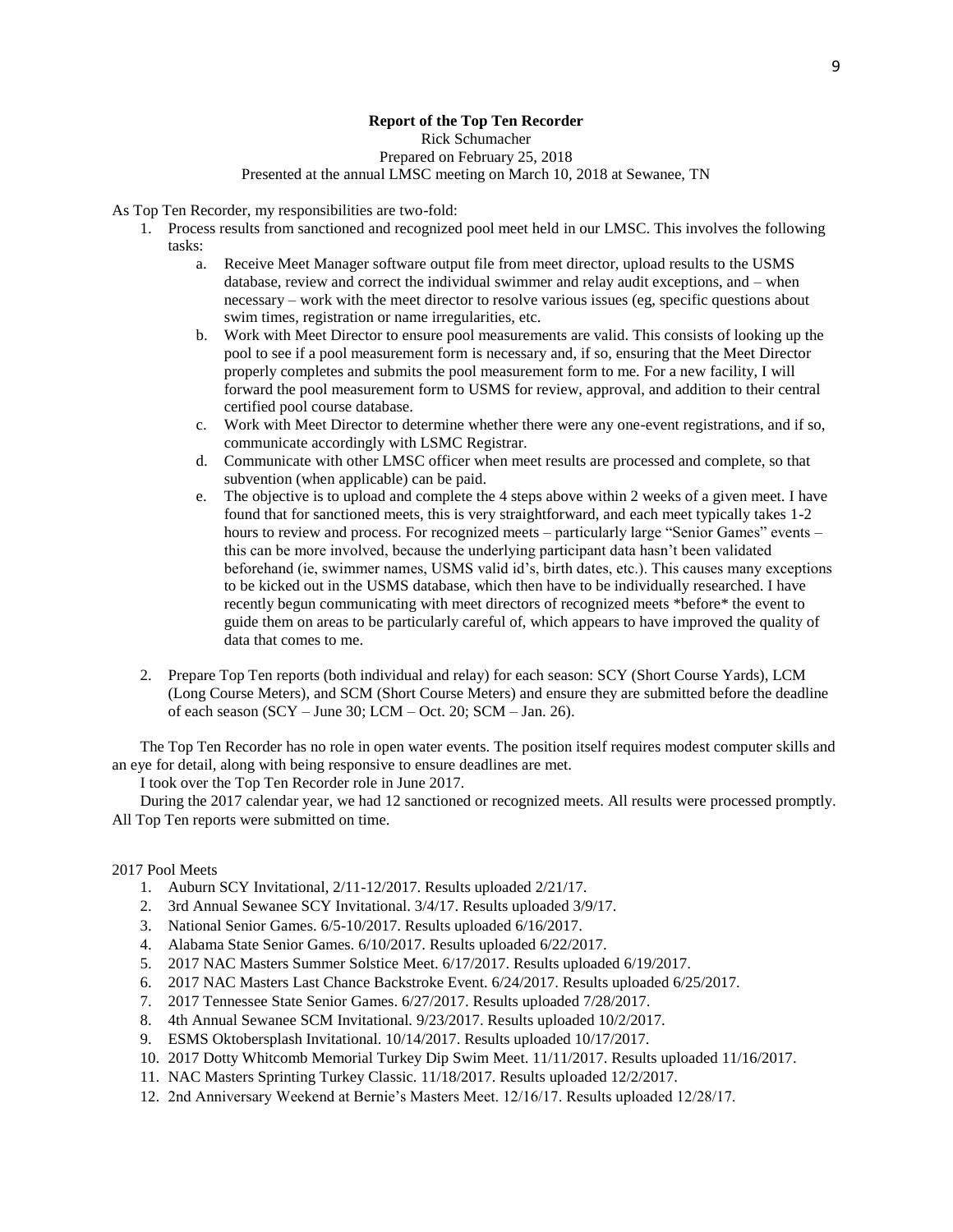2017 USMS Top 10 SCM for Southeastern LMSC

## **This is a preliminary Top 10 listing for proofreading purposes only.**

| Place<br>=====              | Women 25-29<br>Event<br>==========                                                                                                                                                                                                                                                                                                                                                                                                                                                                                                                                        | Name<br>=================                                                  | Age<br>$===$             | Club<br>$==-=$                    | LMSC                                                                        | Time<br>========                           |
|-----------------------------|---------------------------------------------------------------------------------------------------------------------------------------------------------------------------------------------------------------------------------------------------------------------------------------------------------------------------------------------------------------------------------------------------------------------------------------------------------------------------------------------------------------------------------------------------------------------------|----------------------------------------------------------------------------|--------------------------|-----------------------------------|-----------------------------------------------------------------------------|--------------------------------------------|
| 2<br>6                      | 100 IM<br>200 IM                                                                                                                                                                                                                                                                                                                                                                                                                                                                                                                                                          | Ellen P Williamson<br>Lauren E Matevish                                    | 25<br>26                 | NASH<br>NASH                      | Southeastern<br>Southeastern                                                | 1:07.63<br>2:38.99                         |
| Place<br>=====              | Women $35-39$<br>Event<br>$\begin{tabular}{ll} \multicolumn{3}{l}{{\color{red}\textbf{1}}}\\ \multicolumn{3}{l}{\color{blue}\textbf{2}}\\ \multicolumn{3}{l}{\color{blue}\textbf{2}}\\ \multicolumn{3}{l}{\color{blue}\textbf{3}}\\ \multicolumn{3}{l}{\color{blue}\textbf{4}}\\ \multicolumn{3}{l}{\color{blue}\textbf{4}}\\ \multicolumn{3}{l}{\color{blue}\textbf{5}}\\ \multicolumn{3}{l}{\color{blue}\textbf{5}}\\ \multicolumn{3}{l}{\color{blue}\textbf{6}}\\ \multicolumn{3}{l}{\color{blue}\textbf{6}}\\ \multicolumn{3}{l}{\color$                              | Name<br>=================                                                  | Age<br>$== =$            | Club<br>$\qquad \qquad == =$      | LMSC<br>==========================                                          | Time<br>========                           |
| 4<br>3<br>4                 | 200 Free<br>400 Free<br>800 Free                                                                                                                                                                                                                                                                                                                                                                                                                                                                                                                                          | Ashley A Whitney<br>Ashley A Whitney<br>Allison R Ware                     | 38<br>38<br>37           | NASH<br>NASH<br>NASH              | Southeastern<br>Southeastern<br>Southeastern                                | 2:22.81<br>4:54.43<br>12:09.37             |
| Place<br>=====              | Women $40 - 44$<br>Event                                                                                                                                                                                                                                                                                                                                                                                                                                                                                                                                                  | Name<br>-----------------                                                  | Age<br>$===$             | Club<br>$==-=$                    | LMSC                                                                        | Time<br>========                           |
| 9                           | 800 Free                                                                                                                                                                                                                                                                                                                                                                                                                                                                                                                                                                  | Jennifer Smith                                                             | 43                       | ARC                               | Southeastern                                                                | 11:57.24                                   |
| Place<br>=====<br>9<br>7    | Women $70 - 74$<br>Event<br>$\begin{array}{cccccccccc} \multicolumn{2}{c}{} & \multicolumn{2}{c}{} & \multicolumn{2}{c}{} & \multicolumn{2}{c}{} & \multicolumn{2}{c}{} & \multicolumn{2}{c}{} & \multicolumn{2}{c}{} & \multicolumn{2}{c}{} & \multicolumn{2}{c}{} & \multicolumn{2}{c}{} & \multicolumn{2}{c}{} & \multicolumn{2}{c}{} & \multicolumn{2}{c}{} & \multicolumn{2}{c}{} & \multicolumn{2}{c}{} & \multicolumn{2}{c}{} & \multicolumn{2}{c}{} & \multicolumn{2}{c}{} & \multicolumn{2}{c}{} & \mult$<br>100 Breast<br>200 Breast                            | Name<br>==================<br>Frances L Roark<br>Frances L Roark           | Age<br>$==$<br>71<br>71  | Club<br>$====$<br>AMS<br>AMS      | LMSC<br>--------------<br>Southeastern<br>Southeastern                      | Time<br>========<br>2:02.52<br>4:22.80     |
| Men 25-29<br>$=====$        | Place Event<br>$\begin{tabular}{ll} \multicolumn{3}{l}{{\color{red}\boldsymbol{=}}} & \multicolumn{3}{l}{\color{blue}\boldsymbol{=}} & \multicolumn{3}{l}{\color{blue}\boldsymbol{=}} & \multicolumn{3}{l}{\color{blue}\boldsymbol{=}} & \multicolumn{3}{l}{\color{blue}\boldsymbol{=}} & \multicolumn{3}{l}{\color{blue}\boldsymbol{=}} & \multicolumn{3}{l}{\color{blue}\boldsymbol{=}} & \multicolumn{3}{l}{\color{blue}\boldsymbol{=}} & \multicolumn{3}{l}{\color{blue}\boldsymbol{=}} & \multicolumn{3}{l}{\color{blue}\boldsymbol{=}} & \multicolumn{3}{l}{\color$ | Name<br>=================                                                  | Age<br>$==$              | Club<br>$==-=$                    | LMSC<br>--------------------------                                          | Time<br>--------                           |
| 5                           | 200 Fly                                                                                                                                                                                                                                                                                                                                                                                                                                                                                                                                                                   | Dakota Hodgson                                                             | 26                       | NASH                              | Southeastern                                                                | 2:16.89                                    |
| Men 30-34<br>Place<br>===== | Event<br>$=$ =========                                                                                                                                                                                                                                                                                                                                                                                                                                                                                                                                                    | Name<br>-----------------                                                  | Age<br>$== =$            | Club<br>$==-=$                    | LMSC<br>--------------------------                                          | Time<br>========                           |
| 9<br>6<br>5                 | 800 Free<br>200 Breast<br>200 IM                                                                                                                                                                                                                                                                                                                                                                                                                                                                                                                                          | John Curwen<br>John Curwen<br>Jack P McAfee                                | 34<br>34<br>33           | NASH<br>NASH<br>TNAQ              | Southeastern<br>Southeastern<br>Southeastern                                | 11:27.01<br>2:59.85<br>2:30.91             |
| Men 40-44<br>Place          | Event                                                                                                                                                                                                                                                                                                                                                                                                                                                                                                                                                                     | Name                                                                       | Age                      | Club                              | LMSC                                                                        | Time                                       |
| =====<br>10                 | $\begin{tabular}{ll} \multicolumn{3}{l}{} & \multicolumn{3}{l}{} & \multicolumn{3}{l}{} \\ \multicolumn{3}{l}{} & \multicolumn{3}{l}{} & \multicolumn{3}{l}{} \\ \multicolumn{3}{l}{} & \multicolumn{3}{l}{} & \multicolumn{3}{l}{} \\ \multicolumn{3}{l}{} & \multicolumn{3}{l}{} & \multicolumn{3}{l}{} \\ \multicolumn{3}{l}{} & \multicolumn{3}{l}{} & \multicolumn{3}{l}{} \\ \multicolumn{3}{l}{} & \multicolumn{3}{l}{} & \multicolumn{3}{l}{} \\ \multicolumn{3}{l}{} & \multic$<br>100 Breast                                                                    | -----------------<br>Alexander Shavrov                                     | $== =$<br>41             | $==-=$<br>NASH                    | =========================<br>Southeastern                                   | ========<br>1:18.08                        |
| Men 50-54                   | Place Event                                                                                                                                                                                                                                                                                                                                                                                                                                                                                                                                                               | Name                                                                       | Age                      | Club                              | LMSC                                                                        | Time                                       |
| =====<br>6<br>9<br>9        | ==========<br>800 Free<br>200 Fly<br>400 IM                                                                                                                                                                                                                                                                                                                                                                                                                                                                                                                               | $=$ =============<br>Eric R Anderson<br>Rick Schumacher<br>Eric R Anderson | $== =$<br>54<br>54<br>54 | $== == =$<br>SPAW<br>RATS<br>SPAW | ===========================<br>Southeastern<br>Southeastern<br>Southeastern | 9:55.81<br>2:41.73<br>5:24.55              |
| Men 55-59<br>Place          | Event                                                                                                                                                                                                                                                                                                                                                                                                                                                                                                                                                                     | Name                                                                       | Age                      | Club                              | LMSC                                                                        | Time                                       |
| =====<br>6<br>3<br>7        | ----------<br>800 Free<br>200 Fly<br>400 IM                                                                                                                                                                                                                                                                                                                                                                                                                                                                                                                               | ------------<br>William Brigham<br>William Brigham<br>William Brigham      | $== =$<br>58<br>58<br>58 | $== == =$<br>SPAW<br>SPAW<br>SPAW | ---------<br>==============<br>Southeastern<br>Southeastern<br>Southeastern | ========<br>10:18.51<br>2:29.74<br>5:41.39 |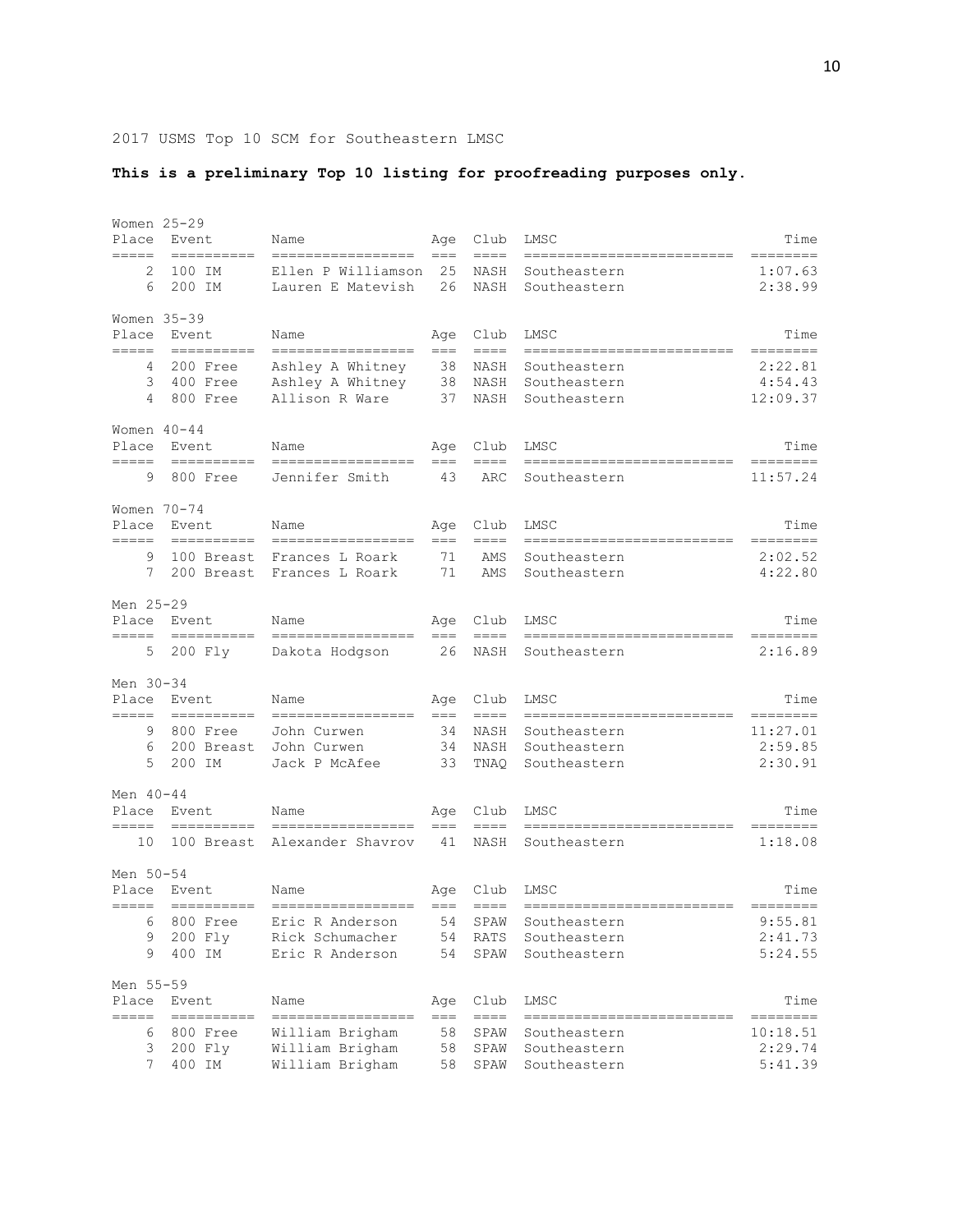| Men 60-64  |            |                        |       |      |                      |          |
|------------|------------|------------------------|-------|------|----------------------|----------|
| Place      | Event      | Name                   | Age   | Club | LMSC                 | Time     |
|            |            |                        |       |      |                      |          |
| 8          | 100 Free   | Charles F Lemaistre 63 |       | NASH | Southeastern         | 1:02.37  |
| 10         | 50 Back    | Charles F Lemaistre 63 |       | NASH | Southeastern         | 33.86    |
| Men 70-74  |            |                        |       |      |                      |          |
| Place      | Event      | Name                   | Age   | Club | LMSC                 | Time     |
| $:= = = =$ | ========   |                        | $===$ |      |                      |          |
| 9          | 800 Free   | Conner Bailey          | 71    | AMS  | Southeastern         | 12:33.85 |
| 10         | 1500 Free  | David W Schumann       | 71    | TNAQ | Southeastern         | 27:53.00 |
| Men 75-79  |            |                        |       |      |                      |          |
| Place      | Event.     | Name                   | Age   | Club | LMSC                 | Time     |
| =====      | ========== | ==================     | $===$ |      | ==================== |          |
| 10         | 100 Free   | John W Disterdick      | 75    | YCHA | Southeastern         | 1:27.33  |
| Men 80-84  |            |                        |       |      |                      |          |
| Place      | Event      | Name                   | Age   | Club | LMSC                 | Time     |
|            | =========  | ==================     |       |      |                      |          |
| 4          | 50 Breast  | Wang Lau               | 81    | YCHA | Southeastern         | 47.24    |
| 9          | 50 Breast  | Walt Lenard            | 80    | ENSW | Southeastern         | 53.33    |
| 1          | 100 Breast | Wang Lau               | 81    | YCHA | Southeastern         | 1:44.08  |
| 3          | 200 Breast | Wang Lau               | 81    | YCHA | Southeastern         | 3:53.91  |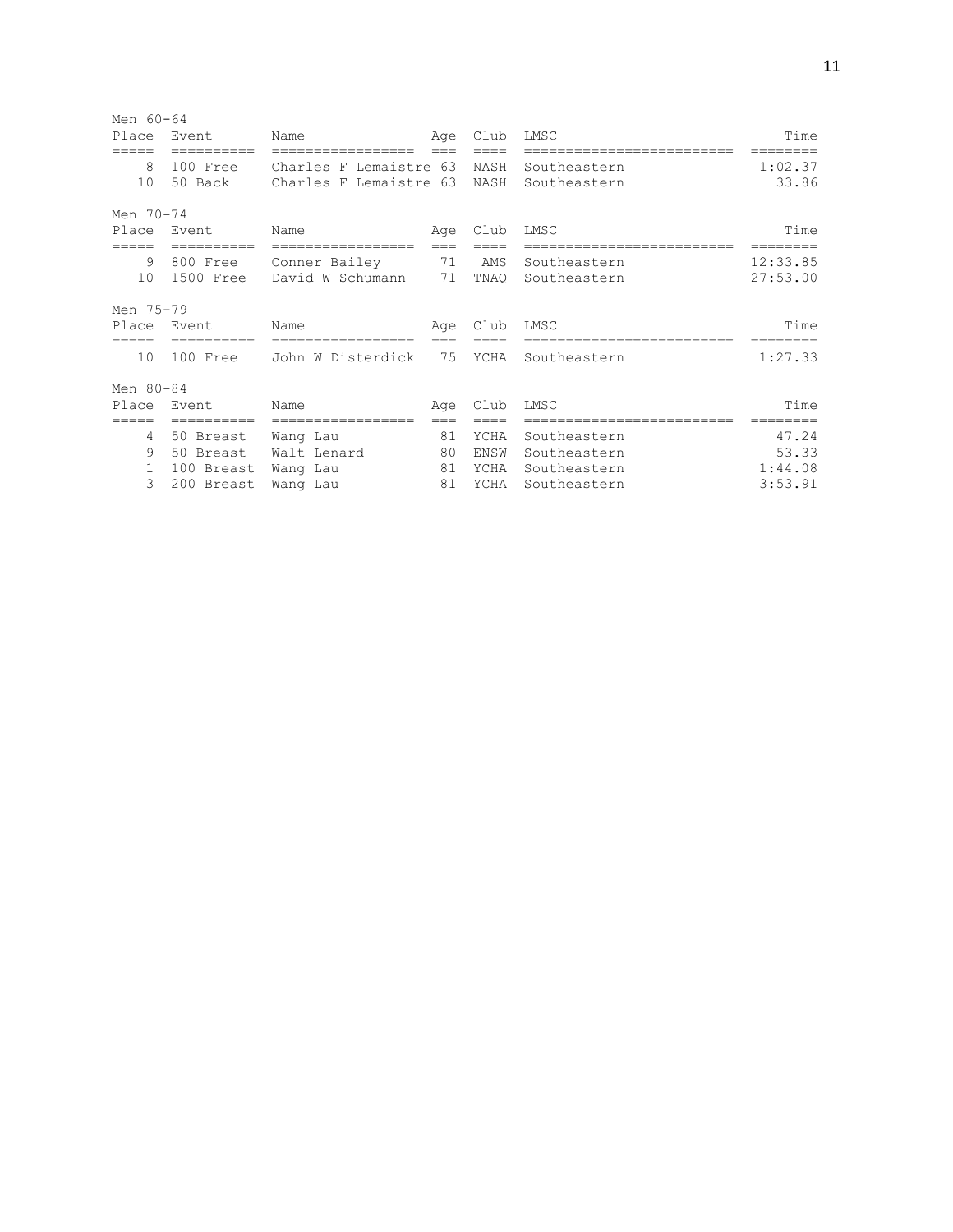| Place<br>=====                | Women 18-24<br>Event<br>========== | Name<br>-----------------                  | Age<br>$===$ | Club<br>$==-=$    | LMSC<br>--------------------------         | Time<br>---------                                                                                                                                                                                                                                                                                                                                                                                                                                                                              |
|-------------------------------|------------------------------------|--------------------------------------------|--------------|-------------------|--------------------------------------------|------------------------------------------------------------------------------------------------------------------------------------------------------------------------------------------------------------------------------------------------------------------------------------------------------------------------------------------------------------------------------------------------------------------------------------------------------------------------------------------------|
| 7<br>7                        | 100 Free<br>50 Fly                 | Hadley E Judson<br>Hadley E Judson         | 24<br>24     | NASH<br>NASH      | Southeastern<br>Southeastern               | 1:07.21<br>33.22                                                                                                                                                                                                                                                                                                                                                                                                                                                                               |
| Women 30-34<br>Place<br>===== | Event<br>----------                | Name<br>--------------                     | Age<br>$==$  | Club<br>$== == =$ | LMSC                                       | Time                                                                                                                                                                                                                                                                                                                                                                                                                                                                                           |
| 1                             | 50 Breast                          | Elizabeth Bruce                            | 33           | NASH              | Southeastern                               | 35.51                                                                                                                                                                                                                                                                                                                                                                                                                                                                                          |
| 10<br>5                       | 50 Breast<br>100 Breast            | Lindsay Keen<br>Elizabeth Bruce            | 30<br>33     | JSC<br>NASH       | Southeastern<br>Southeastern               | 38.15<br>1:19.60                                                                                                                                                                                                                                                                                                                                                                                                                                                                               |
| 7                             | 100 Breast                         | Lindsay Keen                               | 30           | <b>JSC</b>        | Southeastern                               | 1:25.45                                                                                                                                                                                                                                                                                                                                                                                                                                                                                        |
| Women 35-39                   |                                    |                                            |              |                   |                                            |                                                                                                                                                                                                                                                                                                                                                                                                                                                                                                |
| Place<br>=====                | Event<br>==========                | Name<br>-----------------                  | Age<br>$==$  | Club<br>$==-=$    | LMSC<br>--------------                     | Time<br>========                                                                                                                                                                                                                                                                                                                                                                                                                                                                               |
| 4                             | 100 Free                           | Ashley A Whitney                           | 38           | NASH              | Southeastern                               | 1:06.05                                                                                                                                                                                                                                                                                                                                                                                                                                                                                        |
| 3                             | 200 Free                           | Ashley A Whitney                           | 38           | NASH              | Southeastern                               | 2:21.22                                                                                                                                                                                                                                                                                                                                                                                                                                                                                        |
| 3                             | 400 Free                           | Ashley A Whitney                           | 38           | NASH              | Southeastern                               | 5:03.86                                                                                                                                                                                                                                                                                                                                                                                                                                                                                        |
| 7                             | 200 IM                             | Ashley A Whitney                           | 38           | NASH              | Southeastern                               | 2:43.85                                                                                                                                                                                                                                                                                                                                                                                                                                                                                        |
| Women 45-49<br>Place          | Event                              | Name                                       | Age          | Club              | LMSC                                       | Time                                                                                                                                                                                                                                                                                                                                                                                                                                                                                           |
| $=====$<br>10                 | ----------<br>800 Free             | -----------------<br>Heather M Rietz       | $===$<br>49  | $==-=$<br>ENSW    | --------------------------<br>Southeastern | ========<br>11:23.33                                                                                                                                                                                                                                                                                                                                                                                                                                                                           |
| Women 50-54                   |                                    |                                            |              |                   |                                            |                                                                                                                                                                                                                                                                                                                                                                                                                                                                                                |
| Place<br>=====                | Event<br>----------                | Name<br>-----------------                  | Age<br>$===$ | Club<br>$==-=$    | LMSC<br>--------------                     | Time<br>========                                                                                                                                                                                                                                                                                                                                                                                                                                                                               |
| 5                             | 50 Free                            | Chris A McPherson                          | 50           | ENSW              | Southeastern                               | 30.30                                                                                                                                                                                                                                                                                                                                                                                                                                                                                          |
| 5                             | 100 Free                           | Chris A McPherson                          | 50           | ENSW              | Southeastern                               | 1:06.87                                                                                                                                                                                                                                                                                                                                                                                                                                                                                        |
| 5                             | 50 Back                            | Chris A McPherson                          | 50           | ENSW              | Southeastern                               | 35.43                                                                                                                                                                                                                                                                                                                                                                                                                                                                                          |
| 4                             | 100 Back                           | Chris A McPherson                          | 50           | ENSW              | Southeastern                               | 1:17.83                                                                                                                                                                                                                                                                                                                                                                                                                                                                                        |
| 4                             | 50 Fly                             | Chris A McPherson                          | 50           | ENSW              | Southeastern                               | 31.95                                                                                                                                                                                                                                                                                                                                                                                                                                                                                          |
| Women 70-74<br>Place          | Event                              | Name                                       | Age          | Club              | LMSC                                       | Time                                                                                                                                                                                                                                                                                                                                                                                                                                                                                           |
| =====<br>5                    | 100 Free                           | -----------------<br>Brenda Payne          | $==$<br>70   | $== == =$<br>UC15 | ============<br>Southeastern               | ========<br>1:29.03                                                                                                                                                                                                                                                                                                                                                                                                                                                                            |
| 8                             | 200 Free                           | Brenda Payne                               | 70           | UC15              | Southeastern                               | 3:22.05                                                                                                                                                                                                                                                                                                                                                                                                                                                                                        |
| 8                             | 400 Free                           | Brenda Payne                               | 70           | UC15              | Southeastern                               | 7:14.97                                                                                                                                                                                                                                                                                                                                                                                                                                                                                        |
| 4                             | 800 Free                           | Brenda Payne                               | 70           | UC15              | Southeastern                               | 14:33.56                                                                                                                                                                                                                                                                                                                                                                                                                                                                                       |
| $\overline{2}$                | 1500 Free                          | Brenda Payne                               | 70           | UC15              | Southeastern                               | 27:16.28                                                                                                                                                                                                                                                                                                                                                                                                                                                                                       |
| 7<br>7                        | $200$ Back                         | Brenda Payne<br>200 Breast Frances L Roark | 70<br>71     | UC15<br>AMS       | Southeastern<br>Southeastern               | 3:48.86<br>4:27.47                                                                                                                                                                                                                                                                                                                                                                                                                                                                             |
| Men 18-24                     |                                    |                                            |              |                   |                                            |                                                                                                                                                                                                                                                                                                                                                                                                                                                                                                |
| =====                         | Place Event                        | Name<br>==============================     | Age<br>$===$ | Club<br>-----     | LMSC<br>-------------------------          | Time<br>$\begin{array}{cccccccccc} \multicolumn{3}{c}{} & \multicolumn{3}{c}{} & \multicolumn{3}{c}{} & \multicolumn{3}{c}{} & \multicolumn{3}{c}{} & \multicolumn{3}{c}{} & \multicolumn{3}{c}{} & \multicolumn{3}{c}{} & \multicolumn{3}{c}{} & \multicolumn{3}{c}{} & \multicolumn{3}{c}{} & \multicolumn{3}{c}{} & \multicolumn{3}{c}{} & \multicolumn{3}{c}{} & \multicolumn{3}{c}{} & \multicolumn{3}{c}{} & \multicolumn{3}{c}{} & \multicolumn{3}{c}{} & \multicolumn{3}{c}{} & \mult$ |
| 9                             |                                    | 50 Breast Matt F McPherson                 | 22           | ENSW              | Southeastern                               | 33.44                                                                                                                                                                                                                                                                                                                                                                                                                                                                                          |
| Men 40-44                     |                                    |                                            |              |                   |                                            |                                                                                                                                                                                                                                                                                                                                                                                                                                                                                                |
| =====                         | Place Event                        | Name<br>------------------------------     | $==$         | Age Club<br>----  | LMSC<br>==========================         | Time                                                                                                                                                                                                                                                                                                                                                                                                                                                                                           |
| 10                            |                                    | 100 Breast Alexander Shavrov               | 41           | NASH              | Southeastern                               | 1:21.00                                                                                                                                                                                                                                                                                                                                                                                                                                                                                        |
| Men 55-59                     | Place Event                        | Name                                       | Age          | Club              | LMSC                                       | Time                                                                                                                                                                                                                                                                                                                                                                                                                                                                                           |
| $=====$                       | ==========                         | =================                          | $== =$       | $== == -$         | --------------------------                 | $=$ = = = = = = =                                                                                                                                                                                                                                                                                                                                                                                                                                                                              |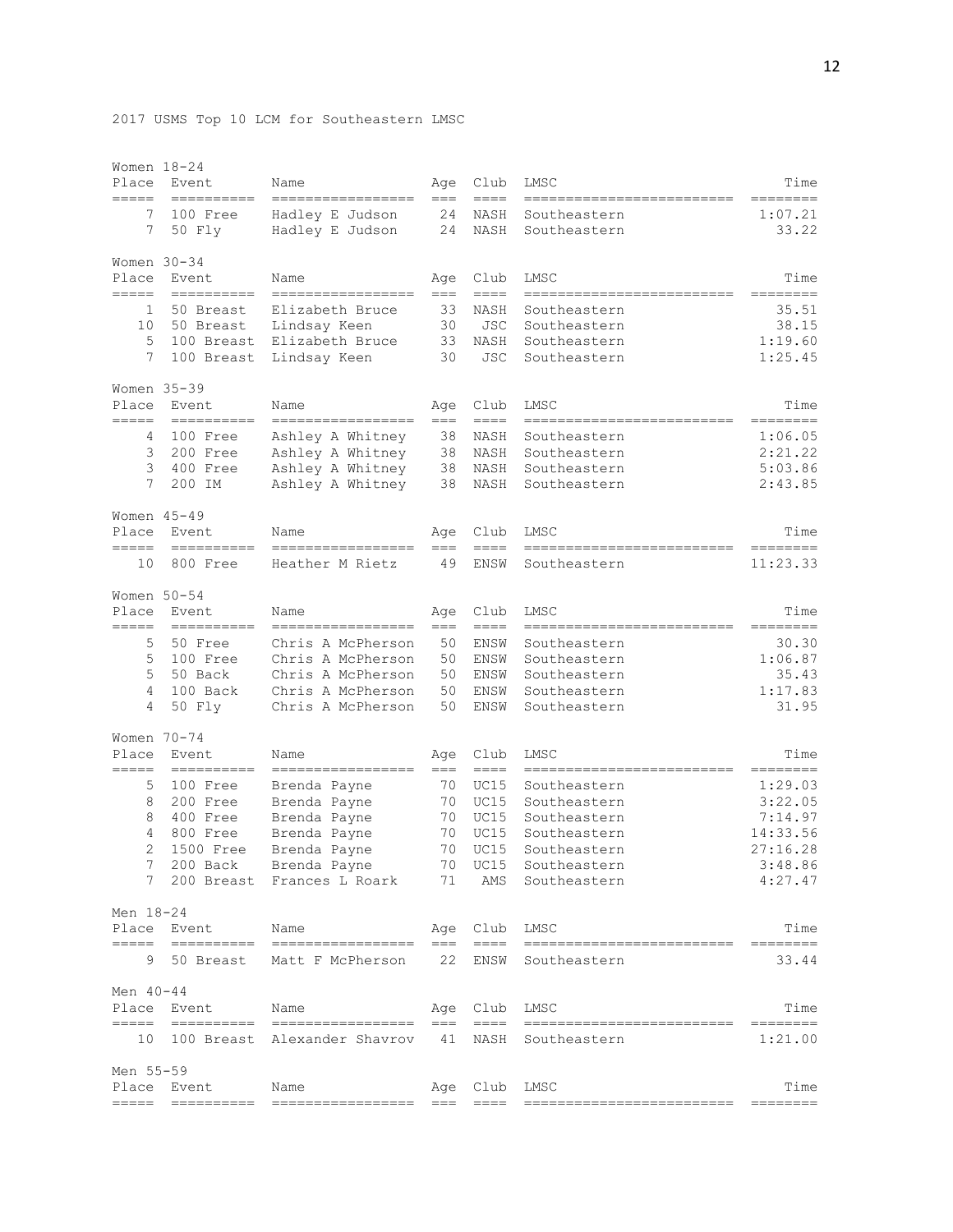| 5               | 100 Free    | Doug A Thain                   | 57    | MTSC            | Southeastern               | 1:00.31           |
|-----------------|-------------|--------------------------------|-------|-----------------|----------------------------|-------------------|
| 9               | 200 Free    | Doug A Thain                   | 57    | MTSC            | Southeastern               | 2:18.03           |
| 5               | 400 Free    | Doug A Thain                   | 57    | MTSC            | Southeastern               | 4:54.81           |
| $\overline{4}$  | 1500 Free   | Doug A Thain                   | 57    | MTSC            | Southeastern               | 20:01.22          |
| 7               | 50 Back     | Paul Dassow                    | 55    | RATS            | Southeastern               | 32.38             |
| 8               | 100 Back    | Doug A Thain                   | 57    | MTSC            | Southeastern               | 1:11.76           |
| Men 60-64       |             |                                |       |                 |                            |                   |
| Place           | Event       | Name                           | Age   | Club            | LMSC                       | Time              |
| $=$ $=$ $=$ $=$ |             | ----------- ------------------ | $===$ | $=$ $=$ $=$ $=$ | -------------------------  | $=$ = = = = = = = |
| 10              | 100 Back    | Jeff Ockerman                  | 62    | NASH            | Southeastern               | 1:16.79           |
| Men 70-74       |             |                                |       |                 |                            |                   |
|                 | Place Event | Name                           |       | Age Club        | LMSC                       | Time              |
| =====           | ==========  | ------------------             | $===$ | ====            | -------------------------- | --------          |
| 8               |             | 1500 Free Conner Bailey        | 71    | AMS             | Southeastern               | 24:46.99          |
| Men 80-84       |             |                                |       |                 |                            |                   |
| Place           | Event       | Name                           | Aqe   | Club            | LMSC                       | Time              |
| =====           |             | =============================  | $===$ | ====            | ------------------------   | --------          |
| 5               | 200 Free    | William J Lauer                | 83    | TNAO            | Southeastern               | 3:31.21           |
| 3               | 400 Free    | William J Lauer                | 83    | TNAO            | Southeastern               | 7:10.54           |
| $\overline{2}$  | 50 Breast   | Wang Lau                       | 81    | YCHA            | Southeastern               | 47.69             |
| 2               | 100 Breast  | Wang Lau                       | 81    | YCHA            | Southeastern               | 1:48.07           |
| 6               | 100 Breast  | William J Lauer                | 83    | TNAO            | Southeastern               | 1:58.77           |
| 2               | 200 Breast  | Wang Lau                       | 81    | YCHA            | Southeastern               | 4:03.01           |
| 5               | 50 Fly      | William J Lauer                | 83    | TNAO            | Southeastern               | 54.36             |
| $\overline{2}$  | 100 Fly     | William J Lauer                | 83    | TNAQ            | Southeastern               | 1:54.91           |
| $\overline{2}$  | 200 IM      | William J Lauer                | 83    | TNAO            | Southeastern               | 3:49.23           |
| $\overline{2}$  | 400 IM      | William J Lauer                | 83    | TNAO            | Southeastern               | 8:32.85           |

2017 USMS Top 10 SCY for Southeastern LMSC

| Women $18-24$           |                         |                                      |             |                |                                           |                      |
|-------------------------|-------------------------|--------------------------------------|-------------|----------------|-------------------------------------------|----------------------|
| Place                   | Event                   | Name                                 | Age         | Club           | LMSC                                      | Time                 |
| =====<br>7              | ----------<br>1000 Free | -----------------<br>Ashley M Frith  | $===$<br>23 | $====$<br>OLD1 | -------------------------<br>Southeastern | ========<br>12:23.77 |
| Women $25-29$           |                         |                                      |             |                |                                           |                      |
| Place                   | Event                   | Name                                 | Age         | Club           | LMSC                                      | Time                 |
| =====<br>7              | ==========<br>500 Free  | ==================                   | $==$<br>29  | $====$<br>MATT | Southeastern                              | 5:21.94              |
| 1                       | 1650 Free               | Blakeley Fleming<br>Blakeley Fleming | 29          | MATT           | Southeastern                              | 18:16.22             |
| 10                      | 50 Back                 | Emile E Sumner                       | 29          | AMS            | Southeastern                              | 28.44                |
| 9                       | 100 Back                | Rebecca E Koch                       | 27          | AMS            | Southeastern                              | 1:01.12              |
| 10                      | 100 Back                | Emile E Sumner                       | 29          | AMS            | Southeastern                              | 1:01.15              |
| $\overline{4}$          | 200 Back                | Blakeley Fleming                     | 29          | MATT           | Southeastern                              | 2:09.48              |
| 8                       | 200 Fly                 | Blakeley Fleming                     | 29          | MATT           | Southeastern                              | 2:17.21              |
| 8                       | 400 IM                  | Blakeley Fleming                     | 29          | MATT           | Southeastern                              | 4:43.68              |
| Women $40 - 44$         |                         |                                      |             |                |                                           |                      |
| Place                   | Event                   | Name                                 | Age         | Club           | LMSC                                      | Time                 |
| $=$ $=$ $=$ $=$         | ==========              | =============                        | $===$       |                |                                           | ========             |
| 5                       | $100$ $Fly$             | Kelli A Broussard                    | 44          | UC15           | Southeastern                              | 1:03.41              |
| 10                      | 100 IM                  | Kelli A Broussard                    | 44          | UC15           | Southeastern                              | 1:06.24              |
| Women $45 - 49$         |                         |                                      |             |                |                                           |                      |
| Place                   | Event                   | Name                                 | Age         | Club           | LMSC                                      | Time                 |
| =====<br>$\overline{4}$ | ==========<br>50 Back   | -----------------<br>Patty A Tomley  | $===$<br>49 | $====$<br>ESMS | =====================<br>Southeastern     | ========<br>30.05    |
| 9                       | 200 Back                | Patty A Tomley                       | 49          | <b>ESMS</b>    | Southeastern                              | 2:27.03              |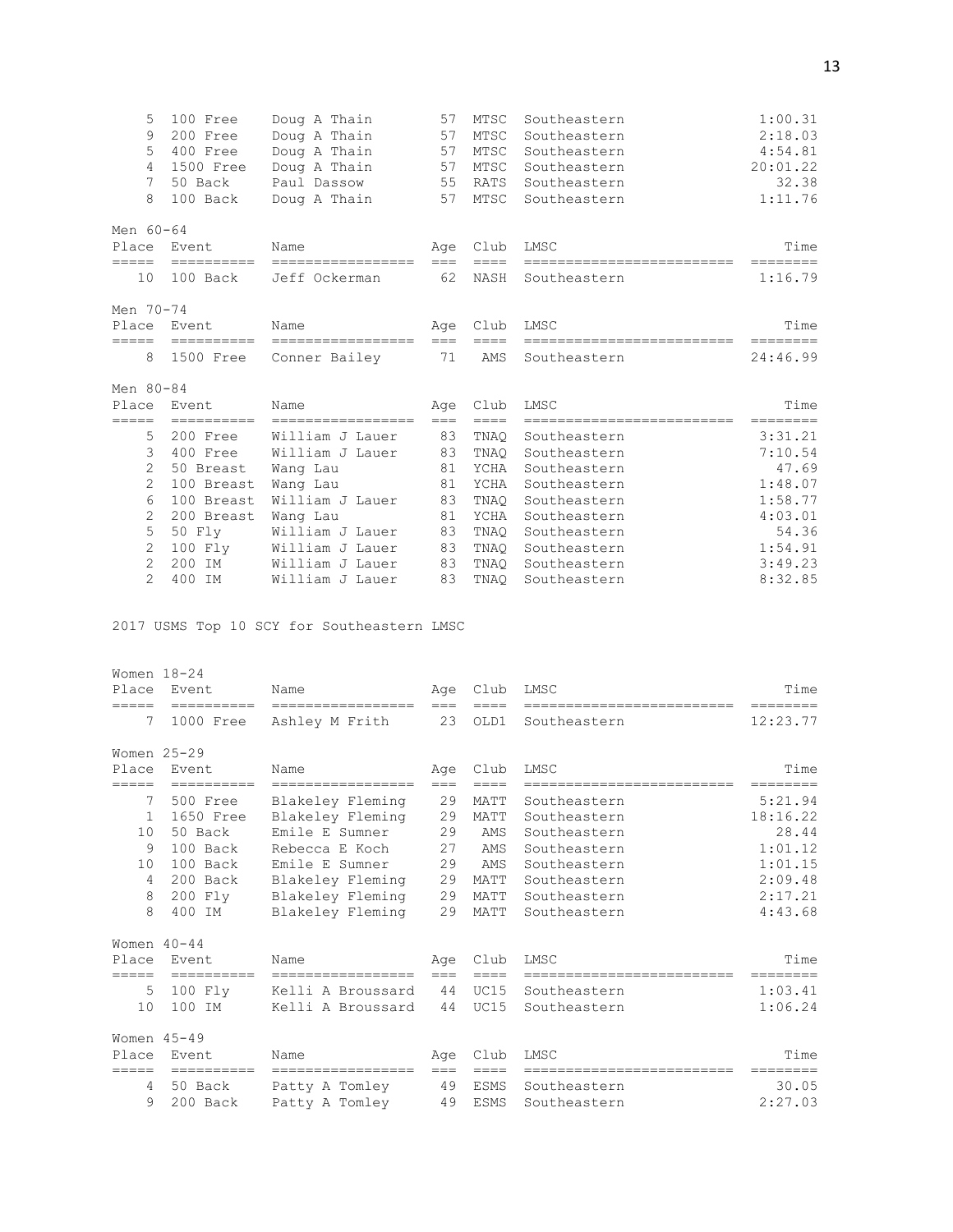| 5                                       | 50 Fly                | Detra R Cleven                       | 48            | KAC               | Southeastern                              | 28.29                                   |
|-----------------------------------------|-----------------------|--------------------------------------|---------------|-------------------|-------------------------------------------|-----------------------------------------|
| Women 75-79<br>Place<br>$=$ $=$ $=$ $=$ | Event<br>----------   | Name<br>-----------------            | Age<br>$==$   | Club<br>$== == =$ | LMSC<br>=========================         | Time<br>========                        |
| 9                                       | 50 Back               | Barbara J Dillard                    | 78            | <b>CCM</b>        | Southeastern                              | 49.68                                   |
| 8                                       | 100 Back              | Barbara J Dillard                    | 78            | <b>CCM</b>        | Southeastern                              | 1:49.98                                 |
| 9                                       | 200 Back              | Barbara J Dillard                    | 78            | <b>CCM</b>        | Southeastern                              | 4:00.85                                 |
| 10                                      | 100 IM                | Barbara J Dillard                    | 78            | <b>CCM</b>        | Southeastern                              | 1:56.97                                 |
| Women 85-89<br>Place<br>=====           | Event<br>==========   | Name<br>-----------------            | Age<br>$==$   | Club<br>$==-=$    | LMSC<br>--------------------------        | Time<br>========                        |
| 9                                       | 50 Breast             | Betty H Sanslow                      | 85            | LPM               | Southeastern                              | 1:55.01                                 |
| 7                                       | 100 IM                | Betty H Sanslow                      | 85            | LPM               | Southeastern                              | 4:11.94                                 |
| Women 90-94<br>Place                    | Event                 | Name                                 | Age           | Club              | LMSC                                      | Time                                    |
| $=====$<br>1                            | ----------<br>50 Free | -----------------<br>Marjorie Stone  | $==$<br>93    | $==-=$<br>GCPS    | =========================<br>Southeastern | --------<br>59.35                       |
| 1                                       | 100 Free              | Marjorie Stone                       | 93            | GCPS              | Southeastern                              | 2:16.09                                 |
| $\mathbf{1}$                            | 200 Free              | Marjorie Stone                       | 93            | GCPS              | Southeastern                              | 5:27.64                                 |
| $\mathbf 1$                             | 50 Back               | Marjorie Stone                       | 93            | GCPS              | Southeastern                              | 1:21.03                                 |
| 1                                       | 50 Breast             | Marjorie Stone                       | 93            | GCPS              | Southeastern                              | 1:07.08                                 |
| 1                                       | 100 Breast            | Marjorie Stone                       | 93            | GCPS              | Southeastern                              | 2:36.16                                 |
| 2                                       | 200 Breast            | Marjorie Stone                       | 93            | <b>GCPS</b>       | Southeastern                              | 6:12.39                                 |
| Men 18-24                               |                       |                                      |               |                   |                                           |                                         |
| Place<br>=====                          | Event<br>----------   | Name<br>=================            | Age<br>$===$  | Club<br>$== ==$   | LMSC<br>-----------------------           | Time<br>========                        |
| 8                                       | 100 Fly               | Silas R Garrett                      | 20            | UC15              | Southeastern                              | 51.71                                   |
| Men 25-29                               |                       |                                      |               |                   |                                           |                                         |
| Place<br>$=====$                        | Event<br>==========   | Name<br>-----------------            | Age<br>$===$  | Club<br>$== == =$ | LMSC<br>===========================       | Time<br>--------                        |
| 4                                       | 1650 Free             | Levi J Smolin                        | 26            | MATT              | Southeastern                              | 17:27.42                                |
| Men 50-54<br>Place                      | Event                 | Name                                 | Age           | Club              | LMSC                                      | Time                                    |
| $=====$<br>9                            | 1650 Free             | -----------------<br>Eric R Anderson | $==$<br>53    | $= = = =$<br>SPAW | =========================<br>Southeastern | $=$ $=$ $=$ $=$ $=$ $=$ $=$<br>18:42.94 |
|                                         |                       |                                      |               |                   |                                           |                                         |
| Men 55-59<br>Place                      | Event                 | Name                                 | Age           | Club              | LMSC                                      | Time                                    |
| =====                                   | ----------            | -----------------                    | $==$          | $=$ $=$ $=$       | -------------------------                 | ========                                |
| 6                                       | 100 Free              | David D Berry                        | 56            | MATT              | Southeastern                              | 52.92                                   |
| 10                                      | 100 Free              | Doug A Thain                         | 56            | MTSC              | Southeastern                              | 53.21                                   |
| 6                                       | 200 Free              | Doug A Thain                         | 56            | MTSC              | Southeastern                              | 1:56.09                                 |
| 8                                       | 500 Free              | Doug A Thain                         | 56            | MTSC              | Southeastern                              | 5:27.70                                 |
| 9                                       | 1000 Free             | Doug A Thain                         | 56            | MTSC              | Southeastern                              | 11:22.04                                |
| 8                                       | 50 Back               | Doug A Thain                         | 56            | MTSC              | Southeastern                              | 27.95                                   |
| 9                                       | 100 Back              | Roger Von Jouanne                    | 55            | MATT              | Southeastern                              | 1:01.35                                 |
| 1                                       | 200 Back              | Roger Von Jouanne                    | 55            | MATT              | Southeastern                              | 2:09.27                                 |
| 8                                       | 100 IM                | David D Berry                        | 56            | MATT              | Southeastern                              | 1:00.08                                 |
| 8                                       | 200 IM                | Roger Von Jouanne                    | 55            | MATT              | Southeastern                              | 2:13.79                                 |
| 3                                       | 400 IM                | Roger Von Jouanne                    | 55            | MATT              | Southeastern                              | 4:48.25                                 |
| Men 65-69                               |                       |                                      |               |                   |                                           |                                         |
| Place<br>=====                          | Event<br>----------   | Name<br>=================            | Age<br>$== =$ | Club<br>$==-=$    | LMSC<br>--------------------------        | Time<br>========                        |
| 7                                       | 1000 Free             | Bill Evans                           | 65            | GCPS              | Southeastern                              | 13:13.68                                |
| 7                                       | 1650 Free             | Bill Evans                           | 66            | GCPS              | Southeastern                              | 21:14.85                                |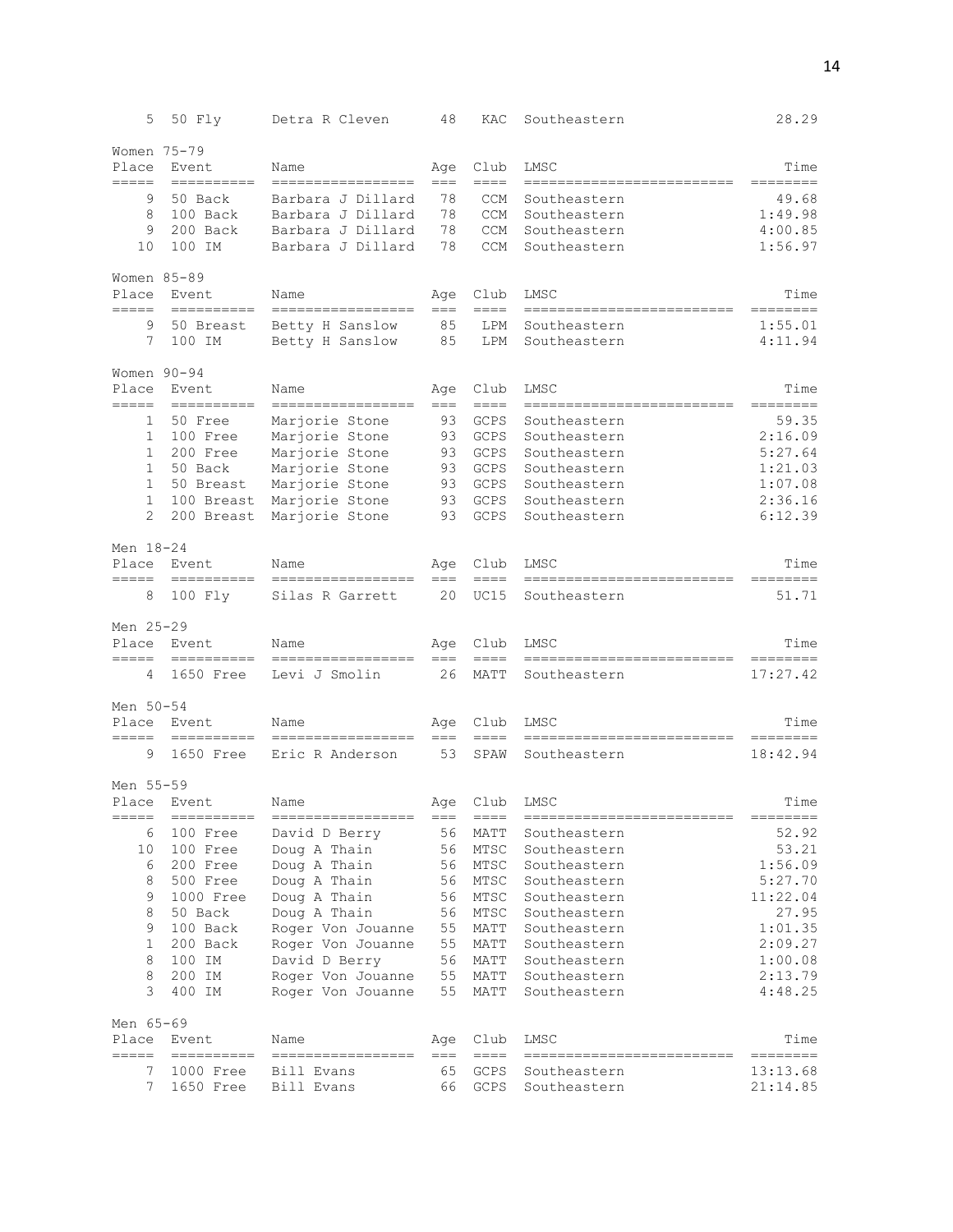| Men 70-74 |            |                |     |             |              |         |
|-----------|------------|----------------|-----|-------------|--------------|---------|
| Place     | Event      | Name           | Age | Club        | LMSC         | Time    |
|           | =======    | =============  | === |             |              |         |
| 6         | 200 Back   | Ed Reed        | 73  | <b>CTMS</b> | Southeastern | 2:53.32 |
| 9         | 100 Breast | Ed Reed        | 73  | <b>CTMS</b> | Southeastern | 1:23.86 |
| 7         | 200 Breast | Ed Reed        | 73  | CTMS        | Southeastern | 3:01.60 |
| 7         | 200<br>ΙM  | Ed Reed        | 73  | <b>CTMS</b> | Southeastern | 2:46.89 |
| 4         | 400 IM     | Ed Reed        | 73  | <b>CTMS</b> | Southeastern | 6:08.31 |
| Men 80-84 |            |                |     |             |              |         |
| Place     | Event      | Name           | Age | Club        | LMSC         | Time    |
|           | =======    | =============  |     |             |              |         |
| 8         | 100 Free   | Ray Ascherfeld | 81  | GCPS        | Southeastern | 1:18.47 |
| 5         | 200 Free   | Ray Ascherfeld | 81  | GCPS        | Southeastern | 3:03.21 |
| 5         | 500 Free   | Ray Ascherfeld | 81  | GCPS        | Southeastern | 8:42.09 |
| 8         | 50 Back    | Ray Ascherfeld | 81  | GCPS        | Southeastern | 40.37   |
| 5         | 100 Back   | Ray Ascherfeld | 81  | GCPS        | Southeastern | 1:28.50 |
| 4         | 200 Back   | Ray Ascherfeld | 81  | <b>GCPS</b> | Southeastern | 3:25.55 |
| 1         | 50 Breast  | Wang Lau       | 80  | YCHA        | Southeastern | 41.12   |
| 1         | 100 Breast | Wang Lau       | 80  | YCHA        | Southeastern | 1:33.35 |
| 1         | 200 Breast | Wang Lau       | 80  | YCHA        | Southeastern | 3:32.15 |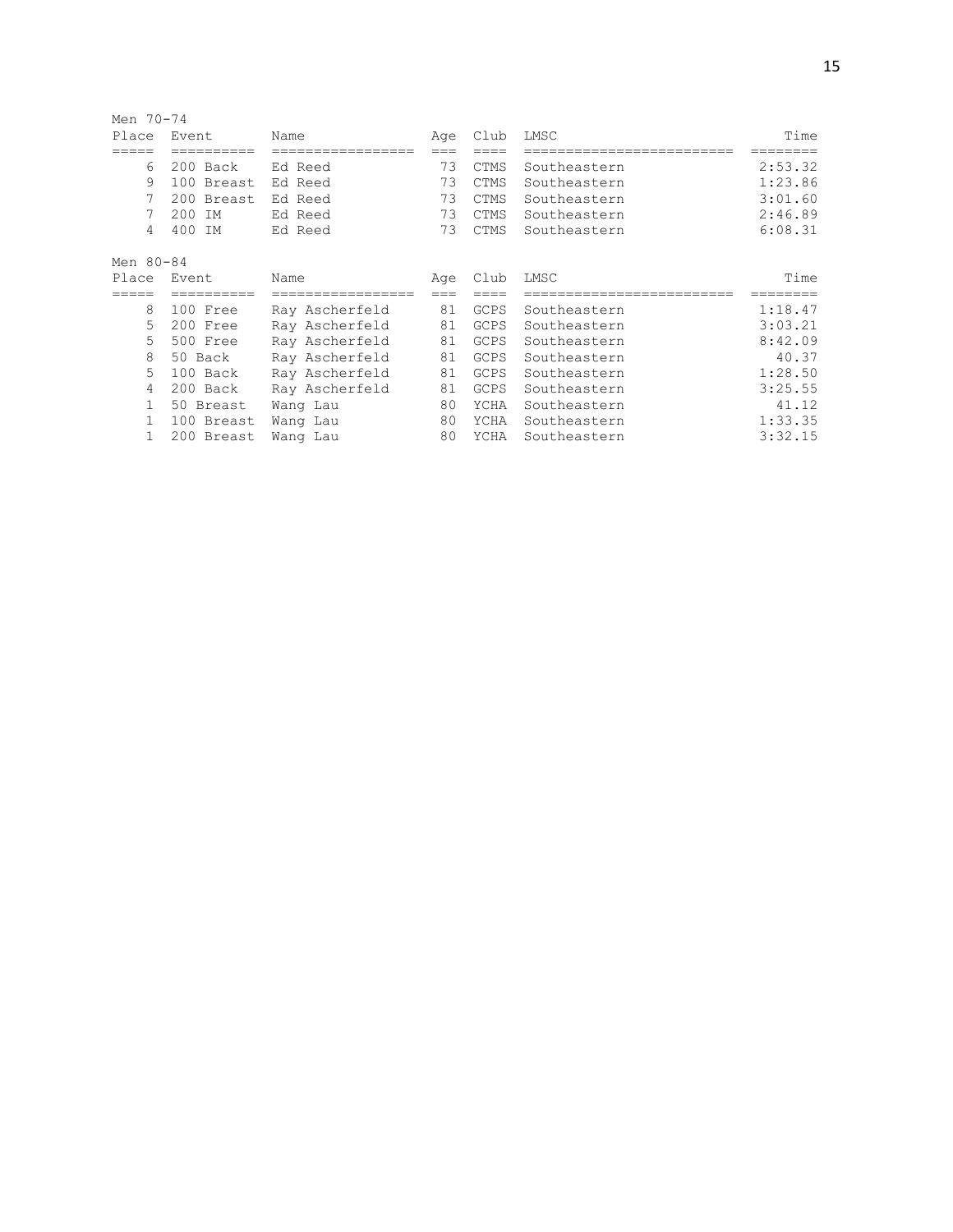#### **Communication Committee (Newsletter and website)** Barbara Calhoun and Laura Ladd

Our intent is to publish quarterly, on a regular basis, going forward. We welcome photos and stories, and story ideas, from our members! Our intent is to ensure a broad representation of news from our entire LMSC. Our editorial deadline is about two weeks prior to each issue, and we can provide that information, going forward, to anyone interested in submitting content.

In each issue, we include the following departments/features:

- A note from the Chair
- LMSC team profile
- Individual member news
- Workout from an LMSC coach
- LMSC issues/meetings/convention happenings, new rules, etc
- Upcoming meets
- Special events
- Any other news and tidbits from our members (awards, certification classes, clinics)

Our March issue (which will publish mid-March) will include the following:

- A note from our Chair, Allison Ware
- Great White Shark Aquatics of Chattanooga new masters' team profile (Phil Donihe)
- Member news/reports from recent meets (Auburn, KAC Masters at Sunbelt Championship Masters Meet in SC, Sewanee Masters meet)
- Nashville Dolphins fundraiser a great success! (photos and short review)
- Sam McNair's national open water honors
- LMSC Meeting highlights
- Swim Across America fundraiser (coming to Nashville, this June!)
- NAC Summer Solstice Meet/Splashville Open Water Challenge
- LMSC logo contest

#### **Fitness**

(No report this year—leadership transition)

#### **Coaches' Committee Report**

Written for March 10, 2018, Annual SE LMSC Meeting, Sewanee, TN By Chris McPherson, SE LMSC Coaches' Committee Chair

#### Accomplished

-Submitted a piece for the Winter 20917 SE LMSC Newsletter to reach out Masters' coaches in our region to offer assistance:

#### **Calling All Coaches …**

SE LMSC Coaches: Do you need some advice on how to grow your team? Would you like some help in constructing specific types of workouts? Are you curious about coaching certification levels and how to attain them? Would you be interested in learning the items involved in hosting swim meets? …...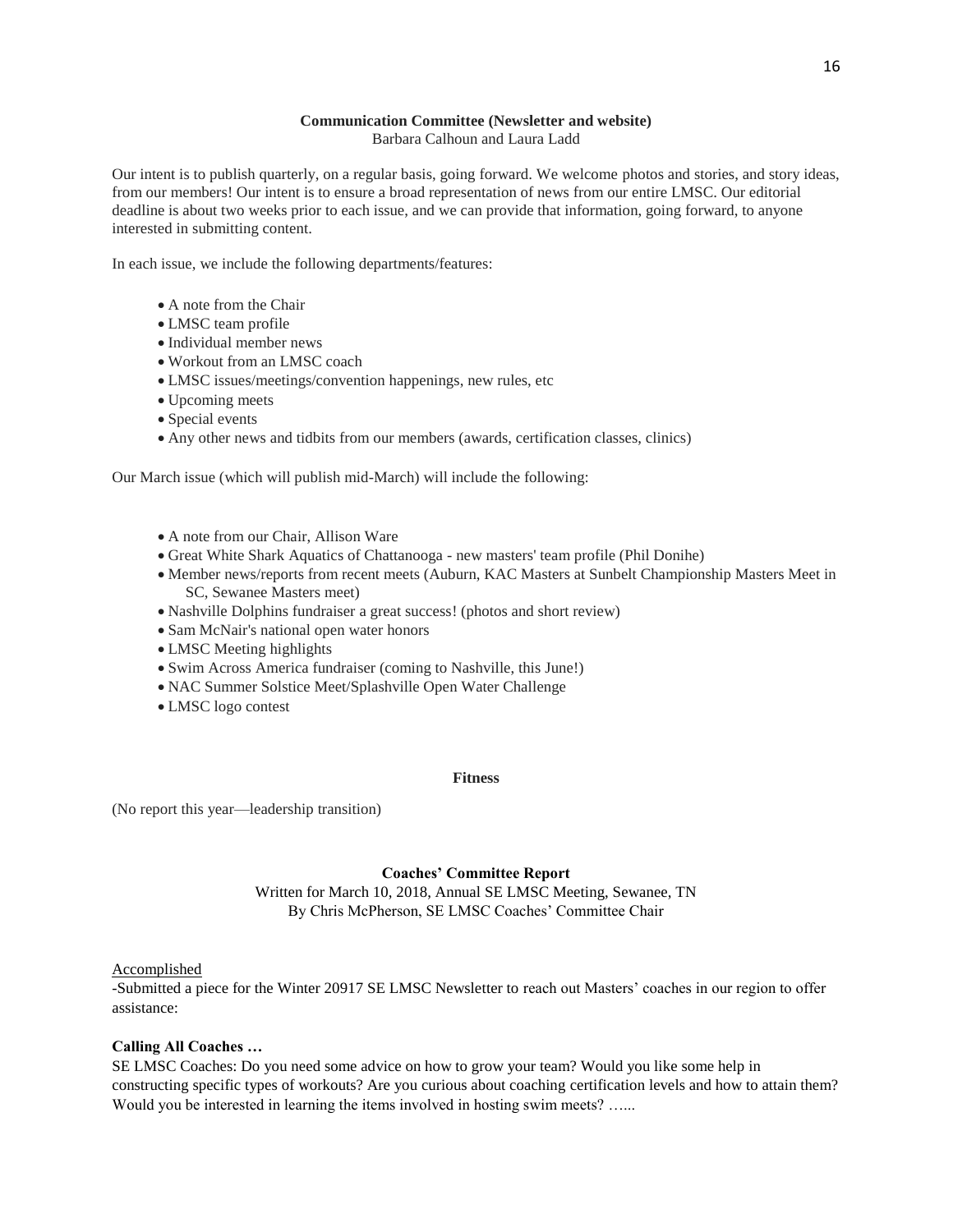As the new chair of the SE LMSC Coaches Committee, I want to reach out to all coaches to offer my assistance with any coaching-specific questions. I will get back to you with information you need or direct you to someone else who can help with the specifics. Please feel free to contact me  $-$  Chris McPherson  $-$  by e-mailing mcphersonc@ensworth.com.

Received one e-mail reply, and responded with advice, as well as an offer to meet in person to further discuss.

### **Goals**

-To create a working list of all SE LMSC Masters' coaches, including contact info and description of program. -To promote better communication among all SE LMSC coaches; will in turn allow for promotion/better attendance of meets, clinics, events, etc., as well as the sharing of ideas and accomplishments to foster peer-support. -Encourage all Masters' coaches to become USMS-certified.

-Connect with each coach in LMSC to find out specific needs and how we can be of help with each program.  $-etc...$ 

### Note

I am a member of the USMS Coaches' Committee and have been designated as the Chair for a new Mentoring subcommittee. This new initiative will certainly overlap with my duties on our regional board, and I hope we will soon have new national protocols in place, which will in turn enhance the support of coaches in our SE LMSC.

### **Open Water**

### **Officials Chair Report**

### **March 7, 2018**

Many teams have hosted many meets. I have attended only a few, but seems like the common thread is minimal number of officials available and we make due with what we have.

Looking forward, my goal is to better communicate with the Meet Director's and Meet Referee's as soon as each meet is sanctioned. Helping to find officials for meets has been problematic due to the large geographical area our LMSC covers, and no master list of qualified and interested masters officials.

I would like to recruit a qualified Referee from each Zone within the LMSC and add them as Officials Committee members, then help them recruit, train, and communicate with local USA, USMS, and Rec officials in their Zone to develop a base of interested and qualified officials for Masters Meets.

We do have a great resource in the National officials' committee as they have established base line requirements for officials with more local flexibility, less cost than USA officials, and still maintain the standard of observing every swimmer in every event for compliance with the rules.

It is far better for a Masters Swimmer to be disqualified at a local meet for an infraction, then to advance to a regional competition.

As soon as we have established a local official in each zone, communication with and tracking of qualified USMS officials should help us fill the deck at every meet.

Frank Odell

Officials Chair